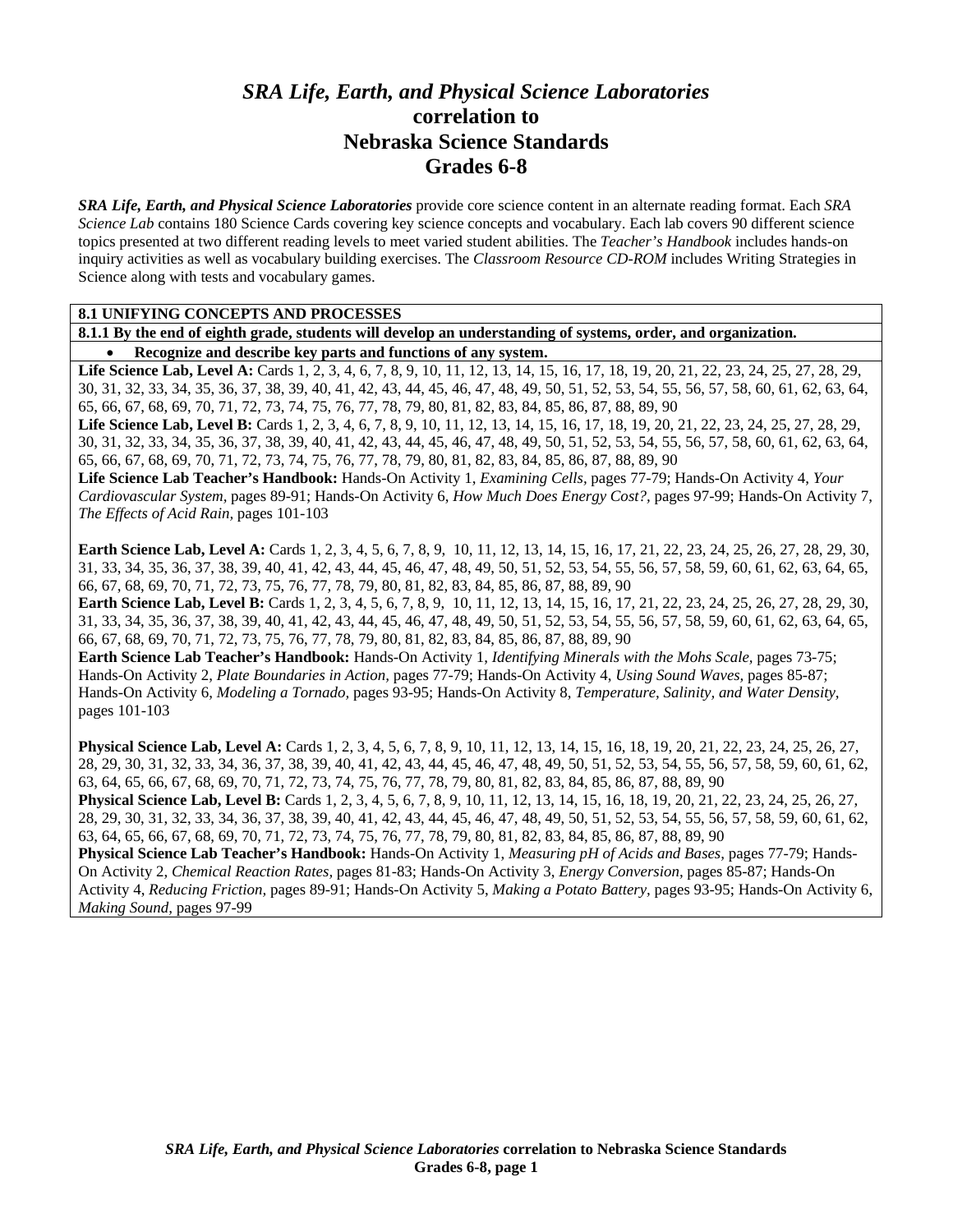**8.1.1 By the end of eighth grade, students will develop an understanding of systems, order, and organization.**  • **Analyze and predict the interactions within a system and between systems.** 

Life Science Lab, Level A: Cards 1, 2, 3, 4, 6, 7, 8, 9, 10, 11, 12, 13, 14, 15, 16, 17, 18, 19, 20, 21, 22, 23, 24, 25, 27, 28, 29, 30, 31, 32, 33, 34, 35, 36, 37, 38, 39, 40, 41, 42, 43, 44, 45, 46, 47, 48, 49, 50, 51, 52, 53, 54, 55, 56, 57, 58, 60, 61, 62, 63, 64, 65, 66, 67, 68, 69, 70, 71, 72, 73, 74, 75, 76, 77, 78, 79, 80, 81, 82, 83, 84, 85, 86, 87, 88, 89, 90

Life Science Lab, Level B: Cards 1, 2, 3, 4, 6, 7, 8, 9, 10, 11, 12, 13, 14, 15, 16, 17, 18, 19, 20, 21, 22, 23, 24, 25, 27, 28, 29, 30, 31, 32, 33, 34, 35, 36, 37, 38, 39, 40, 41, 42, 43, 44, 45, 46, 47, 48, 49, 50, 51, 52, 53, 54, 55, 56, 57, 58, 60, 61, 62, 63, 64, 65, 66, 67, 68, 69, 70, 71, 72, 73, 74, 75, 76, 77, 78, 79, 80, 81, 82, 83, 84, 85, 86, 87, 88, 89, 90

**Life Science Lab Teacher's Handbook:** Hands-On Activity 1, *Examining Cells,* pages 77-79; Hands-On Activity 4, *Your Cardiovascular System,* pages 89-91; Hands-On Activity 6, *How Much Does Energy Cost?,* pages 97-99; Hands-On Activity 7, *The Effects of Acid Rain,* pages 101-103

**Earth Science Lab, Level A:** Cards 1, 2, 3, 4, 5, 6, 7, 8, 9, 10, 11, 12, 13, 14, 15, 16, 17, 21, 22, 23, 24, 25, 26, 27, 28, 29, 30, 31, 33, 34, 35, 36, 37, 38, 39, 40, 41, 42, 43, 44, 45, 46, 47, 48, 49, 50, 51, 52, 53, 54, 55, 56, 57, 58, 59, 60, 61, 62, 63, 64, 65, 66, 67, 68, 69, 70, 71, 72, 73, 75, 76, 77, 78, 79, 80, 81, 82, 83, 84, 85, 86, 87, 88, 89, 90

**Earth Science Lab, Level B:** Cards 1, 2, 3, 4, 5, 6, 7, 8, 9, 10, 11, 12, 13, 14, 15, 16, 17, 21, 22, 23, 24, 25, 26, 27, 28, 29, 30, 31, 33, 34, 35, 36, 37, 38, 39, 40, 41, 42, 43, 44, 45, 46, 47, 48, 49, 50, 51, 52, 53, 54, 55, 56, 57, 58, 59, 60, 61, 62, 63, 64, 65, 66, 67, 68, 69, 70, 71, 72, 73, 75, 76, 77, 78, 79, 80, 81, 82, 83, 84, 85, 86, 87, 88, 89, 90

**Earth Science Lab Teacher's Handbook:** Hands-On Activity 1, *Identifying Minerals with the Mohs Scale,* pages 73-75; Hands-On Activity 2, *Plate Boundaries in Action,* pages 77-79; Hands-On Activity 4, *Using Sound Waves,* pages 85-87; Hands-On Activity 6, *Modeling a Tornado,* pages 93-95; Hands-On Activity 8, *Temperature, Salinity, and Water Density,* pages 101-103

**Physical Science Lab, Level A:** Cards 1, 2, 3, 4, 5, 6, 7, 8, 9, 10, 11, 12, 13, 14, 15, 16, 18, 19, 20, 21, 22, 23, 24, 25, 26, 27, 28, 29, 30, 31, 32, 33, 34, 36, 37, 38, 39, 40, 41, 42, 43, 44, 45, 46, 47, 48, 49, 50, 51, 52, 53, 54, 55, 56, 57, 58, 59, 60, 61, 62, 63, 64, 65, 66, 67, 68, 69, 70, 71, 72, 73, 74, 75, 76, 77, 78, 79, 80, 81, 82, 83, 84, 85, 86, 87, 88, 89, 90 **Physical Science Lab, Level B:** Cards 1, 2, 3, 4, 5, 6, 7, 8, 9, 10, 11, 12, 13, 14, 15, 16, 18, 19, 20, 21, 22, 23, 24, 25, 26, 27, 28, 29, 30, 31, 32, 33, 34, 36, 37, 38, 39, 40, 41, 42, 43, 44, 45, 46, 47, 48, 49, 50, 51, 52, 53, 54, 55, 56, 57, 58, 59, 60, 61, 62, 63, 64, 65, 66, 67, 68, 69, 70, 71, 72, 73, 74, 75, 76, 77, 78, 79, 80, 81, 82, 83, 84, 85, 86, 87, 88, 89, 90 **Physical Science Lab Teacher's Handbook:** Hands-On Activity 1, *Measuring pH of Acids and Bases,* pages 77-79; Hands-On Activity 2, *Chemical Reaction Rates,* pages 81-83; Hands-On Activity 3, *Energy Conversion,* pages 85-87; Hands-On Activity 4, *Reducing Friction,* pages 89-91; Hands-On Activity 5, *Making a Potato Battery,* pages 93-95; Hands-On Activity 6, *Making Sound,* pages 97-99

**8.1 UNIFYING CONCEPTS AND PROCESSES** 

**8.1.1 By the end of eighth grade, students will develop an understanding of systems, order, and organization.**  • **Create and use classification schemes.** 

Life Science Lab, Level A: Cards 2, 3, 11, 12, 13, 14, 15, 16, 17, 18, 19, 20, 21, 22, 25, 27, 28, 29, 30, 31, 32, 33, 34, 35, 36, 37, 38, 39, 40, 73, 74, 75

Life Science Lab, Level B: Cards 2, 3, 11, 12, 13, 14, 15, 16, 17, 18, 19, 20, 21, 22, 25, 27, 28, 29, 30, 31, 32, 33, 34, 35, 36, 37, 38, 39, 40, 73, 74, 75

**Life Science Lab Teacher's Handbook:** Hands-On Activity 3, *Investigating Arthropods,* pages 85-87

**Earth Science Lab, Level A: Cards 4, 5, 6, 7, 8, 48, 75 Earth Science Lab, Level B:** Cards 4, 5, 6, 7, 8, 48, 75 **Earth Science Lab Teacher's Handbook:** Hands-On Activity 1, *Identifying Minerals with the Mohs Scale,* pages 73-75

**Physical Science Lab, Level A:** Cards 5, 10, 11, 12, 13, 14, 15, 16, 17, 18, 19, 20 **Physical Science Lab, Level B:** Cards 5, 10, 11, 12, 13, 14, 15, 16, 17, 18, 19, 20 **Physical Science Lab Teacher's Handbook:** Hands-On Activity 1, *Measuring pH of Acids and Bases,* pages 77-79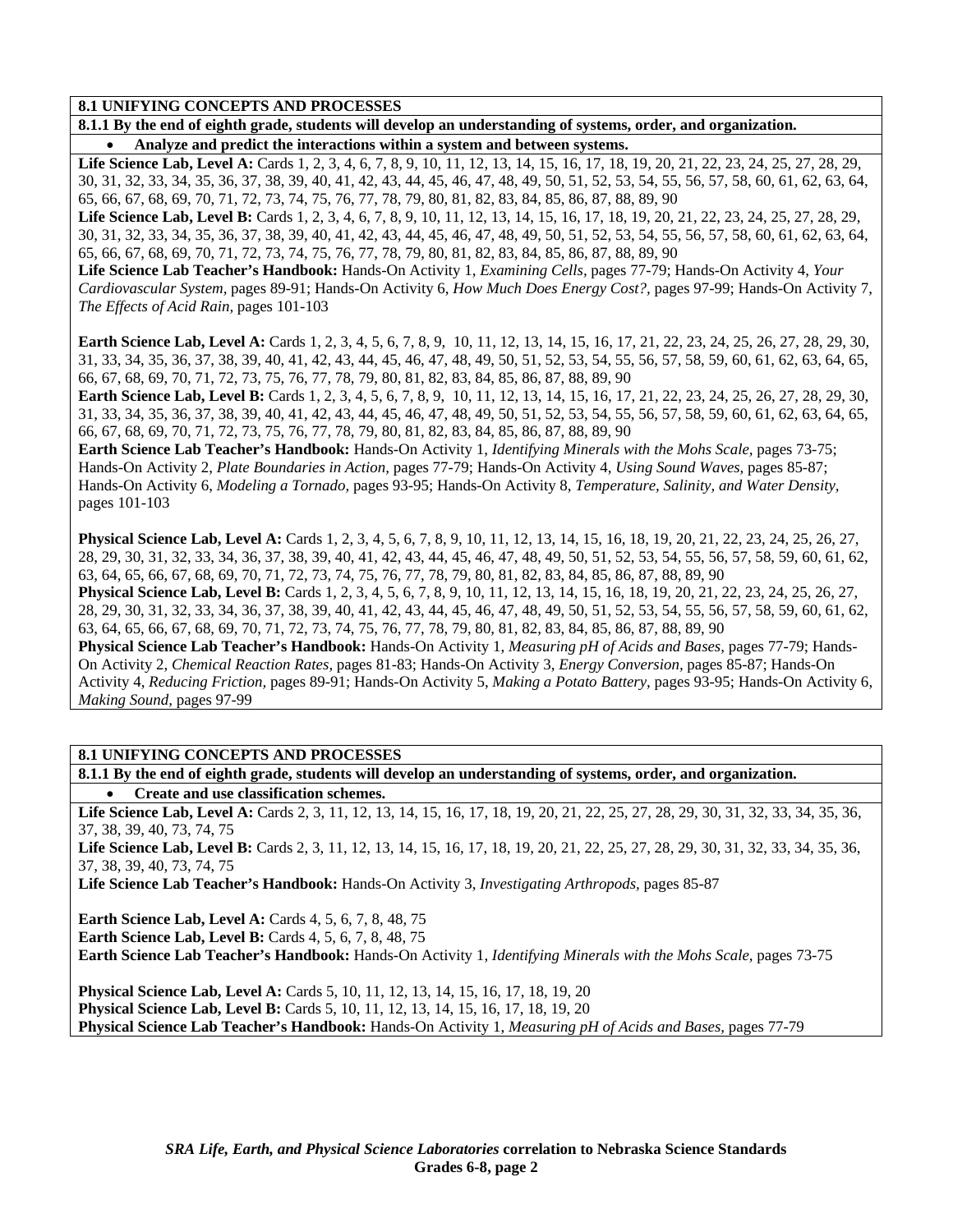**8.1.1 By the end of eighth grade, students will develop an understanding of systems, order, and organization.**  • **Interpret cause and effect relationships within and between systems.** 

Life Science Lab, Level A: Cards 1, 2, 3, 4, 6, 7, 8, 9, 10, 11, 12, 13, 14, 15, 16, 17, 18, 19, 20, 21, 22, 23, 24, 25, 27, 28, 29, 30, 31, 32, 33, 34, 35, 36, 37, 38, 39, 40, 41, 42, 43, 44, 45, 46, 47, 48, 49, 50, 51, 52, 53, 54, 55, 56, 57, 58, 60, 61, 62, 63, 64, 65, 66, 67, 68, 69, 70, 71, 72, 73, 74, 75, 76, 77, 78, 79, 80, 81, 82, 83, 84, 85, 86, 87, 88, 89, 90

Life Science Lab, Level B: Cards 1, 2, 3, 4, 6, 7, 8, 9, 10, 11, 12, 13, 14, 15, 16, 17, 18, 19, 20, 21, 22, 23, 24, 25, 27, 28, 29, 30, 31, 32, 33, 34, 35, 36, 37, 38, 39, 40, 41, 42, 43, 44, 45, 46, 47, 48, 49, 50, 51, 52, 53, 54, 55, 56, 57, 58, 60, 61, 62, 63, 64, 65, 66, 67, 68, 69, 70, 71, 72, 73, 74, 75, 76, 77, 78, 79, 80, 81, 82, 83, 84, 85, 86, 87, 88, 89, 90

**Life Science Lab Teacher's Handbook:** Hands-On Activity 1, *Examining Cells,* pages 77-79; Hands-On Activity 4, *Your Cardiovascular System,* pages 89-91; Hands-On Activity 6, *How Much Does Energy Cost?,* pages 97-99; Hands-On Activity 7, *The Effects of Acid Rain,* pages 101-103

**Earth Science Lab, Level A:** Cards 1, 2, 3, 4, 5, 6, 7, 8, 9, 10, 11, 12, 13, 14, 15, 16, 17, 21, 22, 23, 24, 25, 26, 27, 28, 29, 30, 31, 33, 34, 35, 36, 37, 38, 39, 40, 41, 42, 43, 44, 45, 46, 47, 48, 49, 50, 51, 52, 53, 54, 55, 56, 57, 58, 59, 60, 61, 62, 63, 64, 65, 66, 67, 68, 69, 70, 71, 72, 73, 75, 76, 77, 78, 79, 80, 81, 82, 83, 84, 85, 86, 87, 88, 89, 90

**Earth Science Lab, Level B:** Cards 1, 2, 3, 4, 5, 6, 7, 8, 9, 10, 11, 12, 13, 14, 15, 16, 17, 21, 22, 23, 24, 25, 26, 27, 28, 29, 30, 31, 33, 34, 35, 36, 37, 38, 39, 40, 41, 42, 43, 44, 45, 46, 47, 48, 49, 50, 51, 52, 53, 54, 55, 56, 57, 58, 59, 60, 61, 62, 63, 64, 65, 66, 67, 68, 69, 70, 71, 72, 73, 75, 76, 77, 78, 79, 80, 81, 82, 83, 84, 85, 86, 87, 88, 89, 90

**Earth Science Lab Teacher's Handbook:** Hands-On Activity 1, *Identifying Minerals with the Mohs Scale,* pages 73-75; Hands-On Activity 2, *Plate Boundaries in Action,* pages 77-79; Hands-On Activity 4, *Using Sound Waves,* pages 85-87; Hands-On Activity 6, *Modeling a Tornado,* pages 93-95; Hands-On Activity 8, *Temperature, Salinity, and Water Density,* pages 101-103

**Physical Science Lab, Level A:** Cards 1, 2, 3, 4, 5, 6, 7, 8, 9, 10, 11, 12, 13, 14, 15, 16, 18, 19, 20, 21, 22, 23, 24, 25, 26, 27, 28, 29, 30, 31, 32, 33, 34, 36, 37, 38, 39, 40, 41, 42, 43, 44, 45, 46, 47, 48, 49, 50, 51, 52, 53, 54, 55, 56, 57, 58, 59, 60, 61, 62, 63, 64, 65, 66, 67, 68, 69, 70, 71, 72, 73, 74, 75, 76, 77, 78, 79, 80, 81, 82, 83, 84, 85, 86, 87, 88, 89, 90 **Physical Science Lab, Level B:** Cards 1, 2, 3, 4, 5, 6, 7, 8, 9, 10, 11, 12, 13, 14, 15, 16, 18, 19, 20, 21, 22, 23, 24, 25, 26, 27, 28, 29, 30, 31, 32, 33, 34, 36, 37, 38, 39, 40, 41, 42, 43, 44, 45, 46, 47, 48, 49, 50, 51, 52, 53, 54, 55, 56, 57, 58, 59, 60, 61, 62, 63, 64, 65, 66, 67, 68, 69, 70, 71, 72, 73, 74, 75, 76, 77, 78, 79, 80, 81, 82, 83, 84, 85, 86, 87, 88, 89, 90 **Physical Science Lab Teacher's Handbook:** Hands-On Activity 1, *Measuring pH of Acids and Bases,* pages 77-79; Hands-On Activity 2, *Chemical Reaction Rates,* pages 81-83; Hands-On Activity 3, *Energy Conversion,* pages 85-87; Hands-On Activity 4, *Reducing Friction,* pages 89-91; Hands-On Activity 5, *Making a Potato Battery,* pages 93-95; Hands-On Activity 6, *Making Sound,* pages 97-99

**8.1 UNIFYING CONCEPTS AND PROCESSES** 

**8.1.2 By the end of eighth grade, students will develop an understanding of evidence, models, and explanation.**  • **Collect, manipulate, and analyze data from an experiment.** 

**Life Science Lab Teacher's Handbook:** Hands-On Activity 3, *Investigating Arthropods,* pages 85-87; Hands-On Activity 4, *Your Cardiovascular System,* pages 89-91; Hands-On Activity 5, *Making Fossils,* pages 93-95; Hands-On Activity 6, *How Much Does Energy Cost?,* pages 97-99; Hands-On Activity 7, *The Effects of Acid Rain,* pages 101-103

**Earth Science Lab Teacher's Handbook:** Hands-On Activity 1, *Identifying Minerals with the Mohs Scale,* pages 73-75; Hands-On Activity 3, *Interpreting a Topographic Map,* pages 81-83; Hands-On Activity 5, *What is in the Air?,* pages 89-91; Hands-On Activity 7, *Sizes in the Solar System,* pages 97-99; Hands-On Activity 8, *Temperature, Salinity, and Water Density,* pages 101-103

**Physical Science Lab Teacher's Handbook:** Hands-On Activity 1, *Measuring pH of Acids and Bases,* pages 77-79; Hands-On Activity 2, *Chemical Reaction Rates,* pages 81-83; Hands-On Activity 3, *Energy Conversion,* pages 85-87; Hands-On Activity 4, *Reducing Friction,* pages 89-91; Hands-On Activity 6, *Making Sound,* pages 97-99

**Classroom Resource CD-ROM:** Writing Strategy 22, 24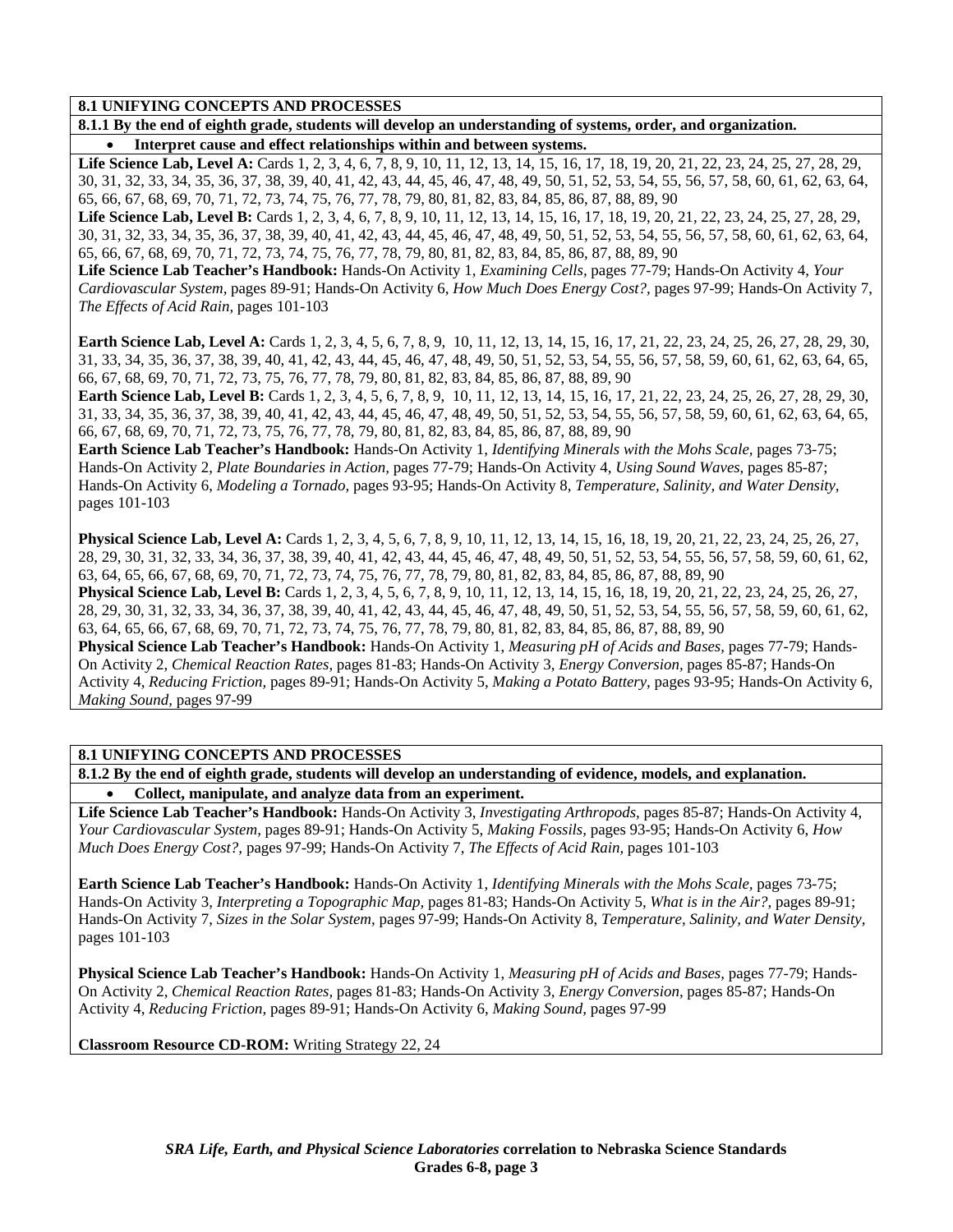**8.1.2 By the end of eighth grade, students will develop an understanding of evidence, models, and explanation.**  • **Observe and develop models (e.g., physical, mathematical, mental, and computer simulations).** 

**Life Science Lab Teacher's Handbook:** Hands-On Activity 4, *Your Cardiovascular System,* pages 89-91; Hands-On Activity 5, *Making Fossils,* pages 93-95; Hands-On Activity 6, *How Much Does Energy Cost?,* pages 97-99

**Earth Science Lab Teacher's Handbook:** Hands-On Activity 2, *Plate Boundaries in Action,* pages 77-79; Hands-On Activity 6, *Modeling a Tornado,* pages 93-95; Hands-On Activity 7, *Sizes in the Solar System,* pages 97-99

**Physical Science Lab Teacher's Handbook:** Hands-On Activity 5, *Making a Potato Battery,* pages 93-95; Hands-On Activity 6, *Making Sound,* pages 97-99

**Classroom Resource CD-ROM:** Writing Strategy 20

### **8.1 UNIFYING CONCEPTS AND PROCESSES**

**8.1.2 By the end of eighth grade, students will develop an understanding of evidence, models, and explanation.**  • **Interpret and explain results of experimentation.** 

**Life Science Lab Teacher's Handbook:** Hands-On Activity 1, *Examining Cells,* pages 77-79; Hands-On Activity 2, *Culturing Bacteria,* pages 81-83; Hands-On Activity 3, *Investigating Arthropods,* pages 85-87; Hands-On Activity 4, *Your Cardiovascular System,* pages 89-91; Hands-On Activity 5, *Making Fossils,* pages 93-95; Hands-On Activity 6, *How Much Does Energy Cost?,* pages 97-99; Hands-On Activity 7, *The Effects of Acid Rain,* pages 101-103

**Earth Science Lab Teacher's Handbook:** Hands-On Activity 1, *Identifying Minerals with the Mohs Scale,* pages 73-75; Hands-On Activity 2, *Plate Boundaries in Action,* pages 77-79; Hands-On Activity 3, *Interpreting a Topographic Map,* pages 81-83; Hands-On Activity 4, *Using Sound Waves,* pages 85-87; Hands-On Activity 5, *What is in the Air?,* pages 89-91; Hands-On Activity 6, *Modeling a Tornado,* pages 93-95; Hands-On Activity 7, *Sizes in the Solar System,* pages 97-99; Hands-On Activity 8, *Temperature, Salinity, and Water Density,* pages 101-103

**Physical Science Lab Teacher's Handbook:** Hands-On Activity 1, *Measuring pH of Acids and Bases,* pages 77-79; Hands-On Activity 2, *Chemical Reaction Rates,* pages 81-83; Hands-On Activity 3, *Energy Conversion,* pages 85-87; Hands-On Activity 4, *Reducing Friction,* pages 89-91; Hands-On Activity 5, *Making a Potato Battery,* pages 93-95; Hands-On Activity 6, *Making Sound,* pages 97-99

#### **8.1 UNIFYING CONCEPTS AND PROCESSES**

**8.1.2 By the end of eighth grade, students will develop an understanding of evidence, models, and explanation.**  • **Analyze whether or not investigative procedures and conclusions are reasonable.** 

**Life Science Lab Teacher's Handbook:** Hands-On Activity 1, *Examining Cells,* pages 77-79; Hands-On Activity 2, *Culturing Bacteria,* pages 81-83; Hands-On Activity 3, *Investigating Arthropods,* pages 85-87; Hands-On Activity 4, *Your Cardiovascular System,* pages 89-91; Hands-On Activity 5, *Making Fossils,* pages 93-95; Hands-On Activity 6, *How Much Does Energy Cost?,* pages 97-99; Hands-On Activity 7, *The Effects of Acid Rain,* pages 101-103

**Earth Science Lab Teacher's Handbook:** Hands-On Activity 1, *Identifying Minerals with the Mohs Scale,* pages 73-75; Hands-On Activity 2, *Plate Boundaries in Action,* pages 77-79; Hands-On Activity 3, *Interpreting a Topographic Map,* pages 81-83; Hands-On Activity 4, *Using Sound Waves,* pages 85-87; Hands-On Activity 5, *What is in the Air?,* pages 89-91; Hands-On Activity 6, *Modeling a Tornado,* pages 93-95; Hands-On Activity 7, *Sizes in the Solar System,* pages 97-99; Hands-On Activity 8, *Temperature, Salinity, and Water Density,* pages 101-103

**Physical Science Lab Teacher's Handbook:** Hands-On Activity 1, *Measuring pH of Acids and Bases,* pages 77-79; Hands-On Activity 2, *Chemical Reaction Rates,* pages 81-83; Hands-On Activity 3, *Energy Conversion,* pages 85-87; Hands-On Activity 4, *Reducing Friction,* pages 89-91; Hands-On Activity 5, *Making a Potato Battery,* pages 93-95; Hands-On Activity 6, *Making Sound,* pages 97-99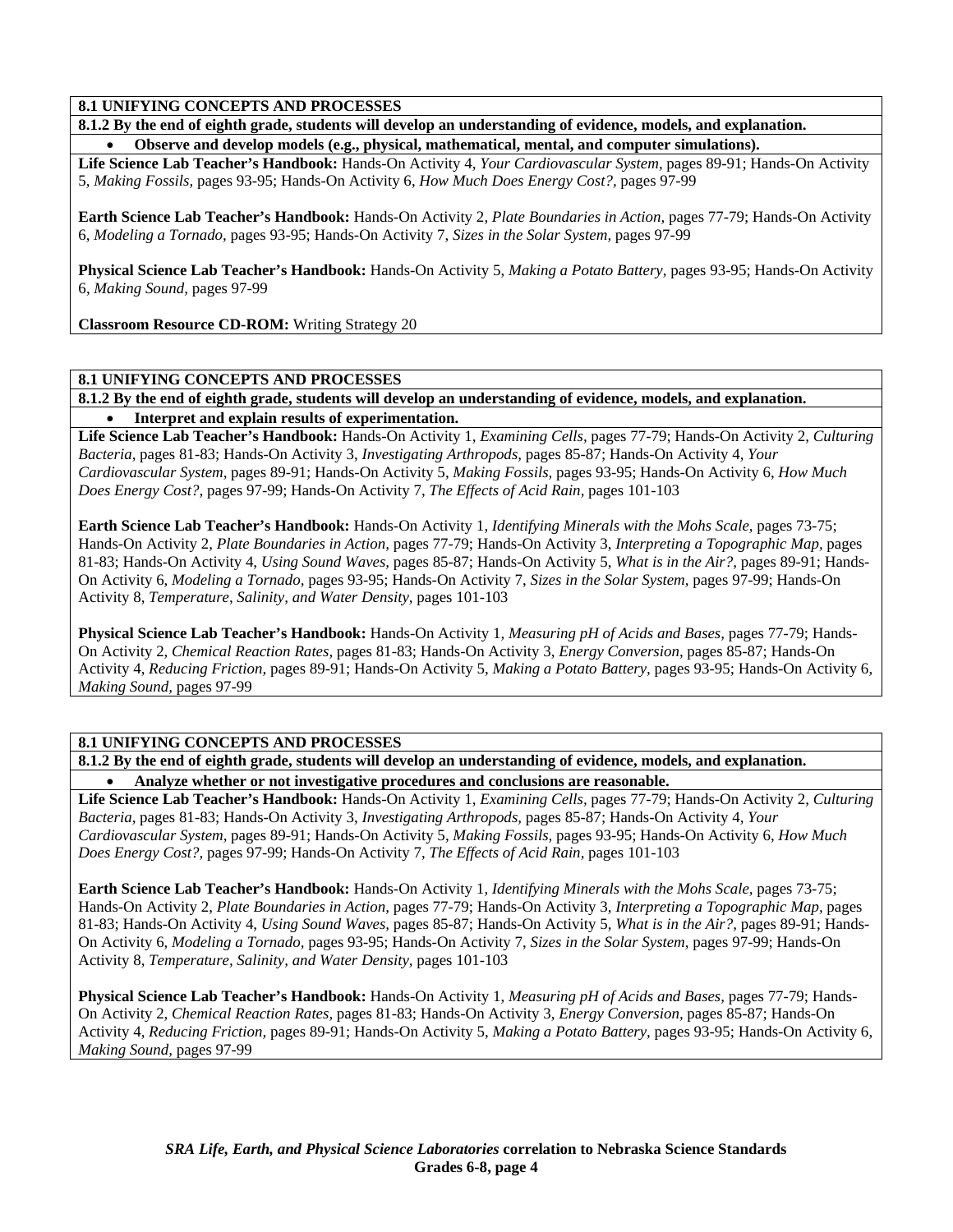**8.1.3 By the end of eighth grade, students will develop an understanding of change, constancy, and measurement.**  • **Select and use appropriate measurement units.** 

**Life Science Lab Teacher's Handbook:** Hands-On Activity 4, *Your Cardiovascular System,* pages 89-91; Hands-On Activity 7, *The Effects of Acid Rain,* pages 101-103

**Earth Science Lab Teacher's Handbook:** Hands-On Activity 1, *Identifying Minerals with the Mohs Scale,* pages 73-75; Hands-On Activity 3, *Interpreting a Topographic Map,* pages 81-83; Hands-On Activity 7, *Sizes in the Solar System,* pages 97- 99

**Physical Science Lab Teacher's Handbook:** Hands-On Activity 1, *Measuring pH of Acids and Bases,* pages 77-79; Hands-On Activity 2, *Chemical Reaction Rates,* pages 81-83; Hands-On Activity 3, *Energy Conversion,* pages 85-87; Hands-On Activity 4, *Reducing Friction,* pages 89-91; Hands-On Activity 6, *Making Sound,* pages 97-99

### **8.1 UNIFYING CONCEPTS AND PROCESSES**

**8.1.3 By the end of eighth grade, students will develop an understanding of change, constancy, and measurement.**  • **Quantify changes in systems (e.g., magnitude, direction, and rate).** 

**Life Science Lab Teacher's Handbook:** Hands-On Activity 2, *Culturing Bacteria,* pages 81-83; Hands-On Activity 3, *Investigating Arthropods,* pages 85-87; Hands-On Activity 4, *Your Cardiovascular System,* pages 89-91; Hands-On Activity 6, *How Much Does Energy Cost?,* pages 97-99; Hands-On Activity 7, *The Effects of Acid Rain,* pages 101-103

**Earth Science Lab Teacher's Handbook:** Hands-On Activity 2, *Plate Boundaries in Action,* pages 77-79; Hands-On Activity 3, *Interpreting a Topographic Map,* pages 81-83; Hands-On Activity 4, *Using Sound Waves,* pages 85-87; Hands-On Activity 6, *Modeling a Tornado,* pages 93-95; Hands-On Activity 8, *Temperature, Salinity, and Water Density,* pages 101-103

**Physical Science Lab Teacher's Handbook:** Hands-On Activity 2, *Chemical Reaction Rates,* pages 81-83; Hands-On Activity 3, *Energy Conversion,* pages 85-87; Hands-On Activity 4, *Reducing Friction,* pages 89-91; Hands-On Activity 5, *Making a Potato Battery,* pages 93-95; Hands-On Activity 6, *Making Sound,* pages 97-99

**8.1 UNIFYING CONCEPTS AND PROCESSES** 

**8.1.3 By the end of eighth grade, students will develop an understanding of change, constancy, and measurement.**  • **Apply English and metric systems of measurements.** 

**Life Science Lab Teacher's Handbook:** Hands-On Activity 4, *Your Cardiovascular System,* pages 89-91; Hands-On Activity 7, *The Effects of Acid Rain,* pages 101-103

**Earth Science Lab Teacher's Handbook:** Hands-On Activity 1, *Identifying Minerals with the Mohs Scale,* pages 73-75; Hands-On Activity 3, *Interpreting a Topographic Map,* pages 81-83; Hands-On Activity 7, *Sizes in the Solar System,* pages 97- 99

**Physical Science Lab Teacher's Handbook:** Hands-On Activity 1, *Measuring pH of Acids and Bases,* pages 77-79; Hands-On Activity 2, *Chemical Reaction Rates,* pages 81-83; Hands-On Activity 3, *Energy Conversion,* pages 85-87; Hands-On Activity 4, *Reducing Friction,* pages 89-91; Hands-On Activity 6, *Making Sound,* pages 97-99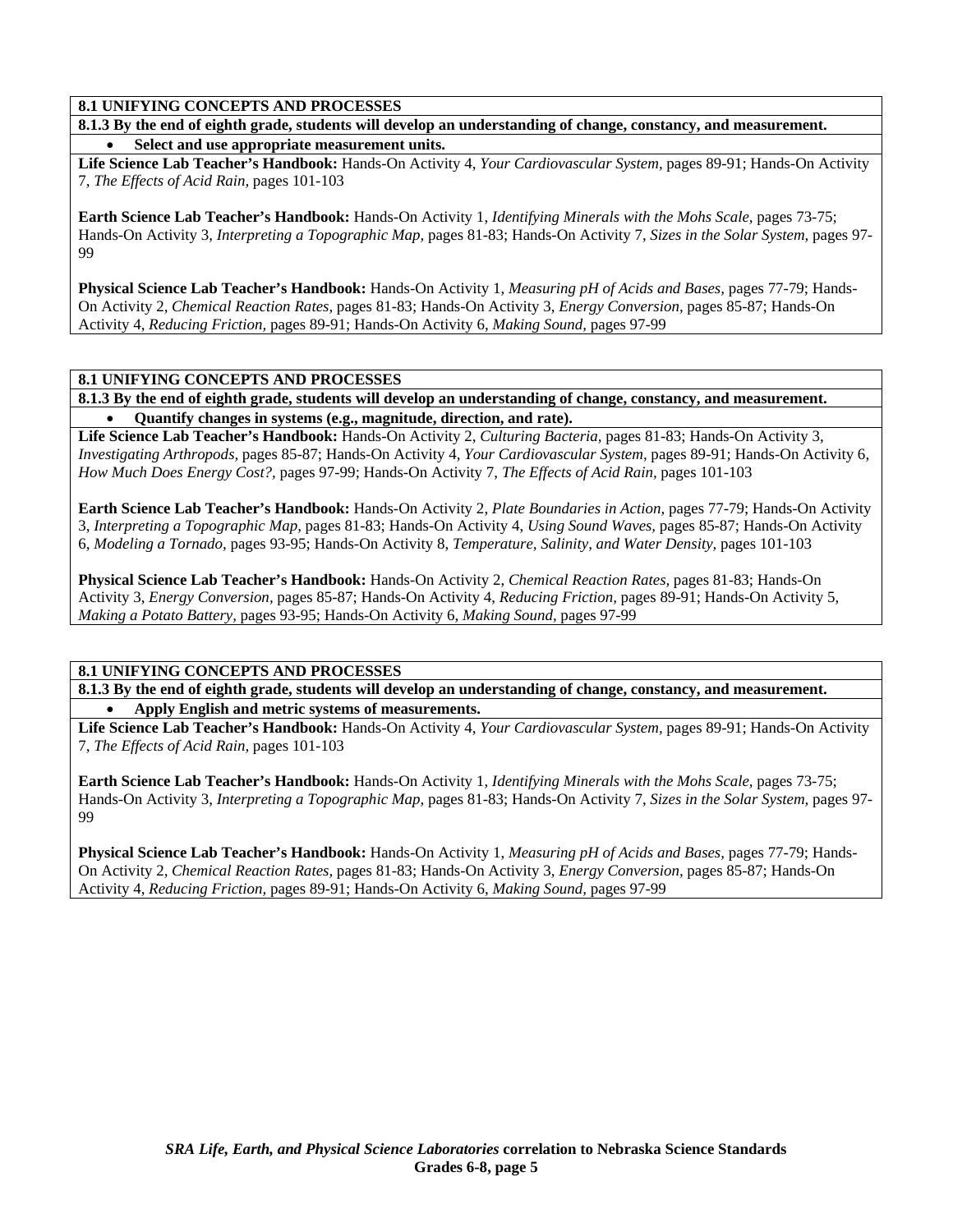**8.1.3 By the end of eighth grade, students will develop an understanding of change, constancy, and measurement.**  • **Investigate and describe changes in terms of scale, rate, and pattern.** 

**Life Science Lab Teacher's Handbook:** Hands-On Activity 2, *Culturing Bacteria,* pages 81-83; Hands-On Activity 4, *Your Cardiovascular System,* pages 89-91; Hands-On Activity 6, *How Much Does Energy Cost?,* pages 97-99

**Earth Science Lab Teacher's Handbook:** Hands-On Activity 3, *Interpreting a Topographic Map,* pages 81-83; Hands-On Activity 6, *Modeling a Tornado,* pages 93-95; Hands-On Activity 7, *Sizes in the Solar System,* pages 97-99

**Physical Science Lab Teacher's Handbook:** Hands-On Activity 1, *Measuring pH of Acids and Bases,* pages 77-79; Hands-On Activity 2, *Chemical Reaction Rates,* pages 81-83; Hands-On Activity 3, *Energy Conversion,* pages 85-87; Hands-On Activity 4, *Reducing Friction,* pages 89-91; Hands-On Activity 6, *Making Sound,* pages 97-99

#### **8.1 UNIFYING CONCEPTS AND PROCESSES**

**8.1.4 By the end of eighth grade, students will develop an understanding of form and function.** 

• **Demonstrate how the design of an object makes it possible for that object to perform a specialized task (e.g., a bicycle or an artificial heart.** 

Life Science Lab, Level A: Cards 5, 59 Life Science Lab, Level B: Cards 5, 59

**Earth Science Lab, Level A: Card 81 Earth Science Lab, Level B: Card 81** 

**Physical Science Lab, Level A: Cards 35, 63, 64, 76, 87, 90 Physical Science Lab, Level B:** Cards 35, 63, 64, 76, 87, 90

#### **8.2 SCIENCE AS INQUIRY**

**8.2.1 By the end of eighth grade, students will develop the abilities needed to do scientific inquiry.** 

• **Identify questions and form hypotheses that can be examined through scientific investigations.** 

**Life Science Lab Teacher's Handbook:** Hands-On Activity 1, *Examining Cells,* pages 77-79; Hands-On Activity 2, *Culturing Bacteria,* pages 81-83; Hands-On Activity 3, *Investigating Arthropods,* pages 85-87; Hands-On Activity 4, *Your Cardiovascular System,* pages 89-91; Hands-On Activity 5, *Making Fossils,* pages 93-95; Hands-On Activity 6, *How Much Does Energy Cost?,* pages 97-99; Hands-On Activity 7, *The Effects of Acid Rain,* pages 101-103

**Earth Science Lab Teacher's Handbook:** Hands-On Activity 1, *Identifying Minerals with the Mohs Scale,* pages 73-75; Hands-On Activity 2, *Plate Boundaries in Action,* pages 77-79; Hands-On Activity 3, *Interpreting a Topographic Map,* pages 81-83; Hands-On Activity 4, *Using Sound Waves,* pages 85-87; Hands-On Activity 5, *What is in the Air?,* pages 89-91; Hands-On Activity 6, *Modeling a Tornado,* pages 93-95; Hands-On Activity 7, *Sizes in the Solar System,* pages 97-99; Hands-On Activity 8, *Temperature, Salinity, and Water Density,* pages 101-103

**Physical Science Lab Teacher's Handbook:** Hands-On Activity 1, *Measuring pH of Acids and Bases,* pages 77-79; Hands-On Activity 2, *Chemical Reaction Rates,* pages 81-83; Hands-On Activity 3, *Energy Conversion,* pages 85-87; Hands-On Activity 4, *Reducing Friction,* pages 89-91; Hands-On Activity 5, *Making a Potato Battery,* pages 93-95; Hands-On Activity 6, *Making Sound,* pages 97-99

**Classroom Resource CD-ROM:** Writing Strategy 8, 15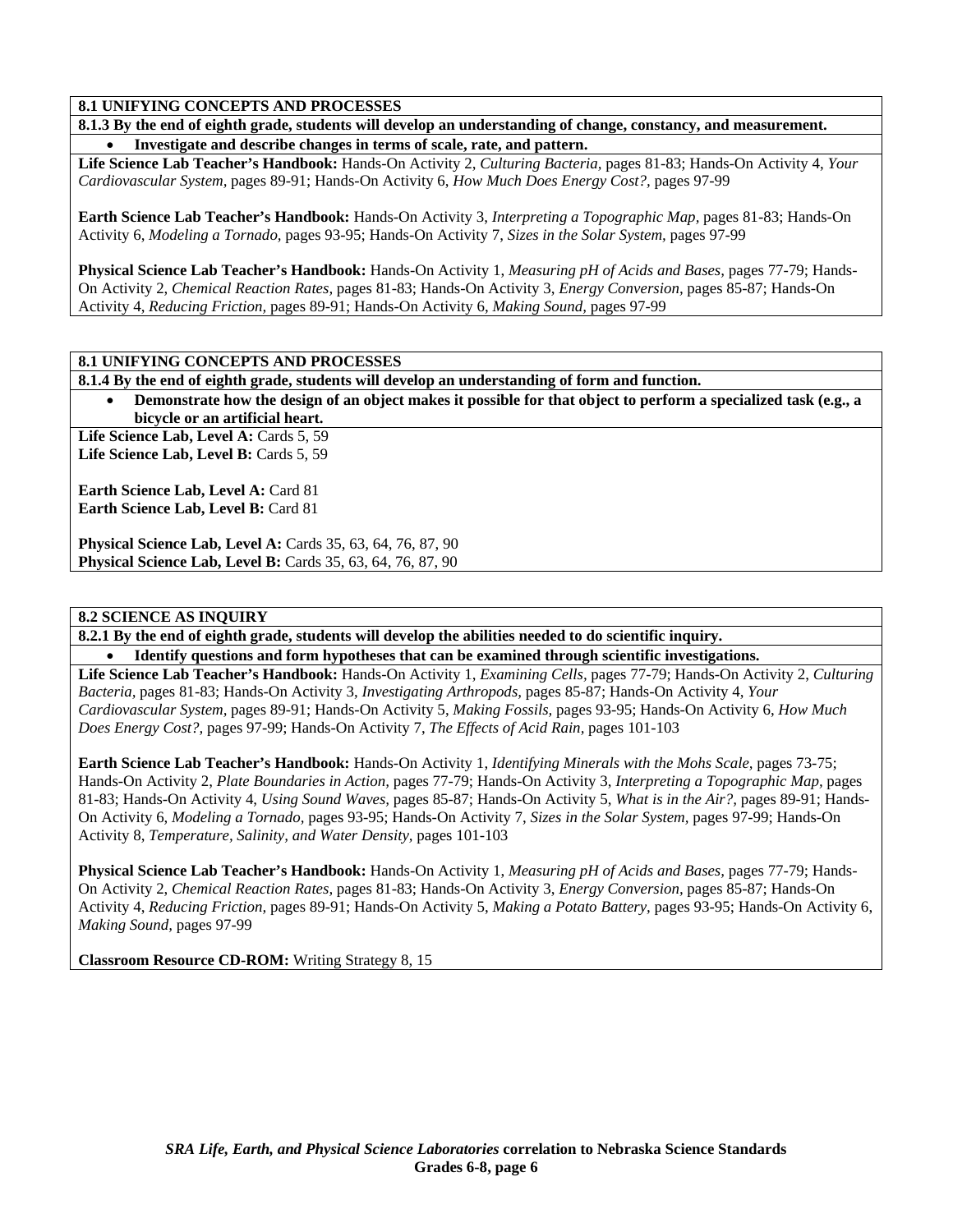# **8.2 SCIENCE AS INQUIRY**

#### **8.2.1 By the end of eighth grade, students will develop the abilities needed to do scientific inquiry.**  • **Design and conduct a scientific investigation.**

**Life Science Lab Teacher's Handbook:** Hands-On Activity 1, *Examining Cells,* pages 77-79; Hands-On Activity 2, *Culturing Bacteria,* pages 81-83; Hands-On Activity 3, *Investigating Arthropods,* pages 85-87; Hands-On Activity 4, *Your Cardiovascular System,* pages 89-91; Hands-On Activity 5, *Making Fossils,* pages 93-95; Hands-On Activity 6, *How Much Does Energy Cost?,* pages 97-99; Hands-On Activity 7, *The Effects of Acid Rain,* pages 101-103

**Earth Science Lab Teacher's Handbook:** Hands-On Activity 1, *Identifying Minerals with the Mohs Scale,* pages 73-75; Hands-On Activity 2, *Plate Boundaries in Action,* pages 77-79; Hands-On Activity 3, *Interpreting a Topographic Map,* pages 81-83; Hands-On Activity 4, *Using Sound Waves,* pages 85-87; Hands-On Activity 5, *What is in the Air?,* pages 89-91; Hands-On Activity 6, *Modeling a Tornado,* pages 93-95; Hands-On Activity 7, *Sizes in the Solar System,* pages 97-99; Hands-On Activity 8, *Temperature, Salinity, and Water Density,* pages 101-103

**Physical Science Lab Teacher's Handbook:** Hands-On Activity 1, *Measuring pH of Acids and Bases,* pages 77-79; Hands-On Activity 2, *Chemical Reaction Rates,* pages 81-83; Hands-On Activity 3, *Energy Conversion,* pages 85-87; Hands-On Activity 4, *Reducing Friction,* pages 89-91; Hands-On Activity 5, *Making a Potato Battery,* pages 93-95; Hands-On Activity 6, *Making Sound,* pages 97-99

**Classroom Resource CD-ROM:** Writing Strategy 8, 15

# **8.2 SCIENCE AS INQUIRY**

**8.2.1 By the end of eighth grade, students will develop the abilities needed to do scientific inquiry.** 

• **Use appropriate tools and techniques to gather, analyze, and interpret data.** 

**Life Science Lab Teacher's Handbook:** Hands-On Activity 1, *Examining Cells,* pages 77-79; Hands-On Activity 2, *Culturing Bacteria,* pages 81-83; Hands-On Activity 3, *Investigating Arthropods,* pages 85-87; Hands-On Activity 4, *Your Cardiovascular System,* pages 89-91; Hands-On Activity 5, *Making Fossils,* pages 93-95; Hands-On Activity 6, *How Much Does Energy Cost?,* pages 97-99; Hands-On Activity 7, *The Effects of Acid Rain,* pages 101-103

**Earth Science Lab Teacher's Handbook:** Hands-On Activity 1, *Identifying Minerals with the Mohs Scale,* pages 73-75; Hands-On Activity 2, *Plate Boundaries in Action,* pages 77-79; Hands-On Activity 3, *Interpreting a Topographic Map,* pages 81-83; Hands-On Activity 4, *Using Sound Waves,* pages 85-87; Hands-On Activity 5, *What is in the Air?,* pages 89-91; Hands-On Activity 6, *Modeling a Tornado,* pages 93-95; Hands-On Activity 7, *Sizes in the Solar System,* pages 97-99; Hands-On Activity 8, *Temperature, Salinity, and Water Density,* pages 101-103

**Physical Science Lab Teacher's Handbook:** Hands-On Activity 1, *Measuring pH of Acids and Bases,* pages 77-79; Hands-On Activity 2, *Chemical Reaction Rates,* pages 81-83; Hands-On Activity 3, *Energy Conversion,* pages 85-87; Hands-On Activity 4, *Reducing Friction,* pages 89-91; Hands-On Activity 5, *Making a Potato Battery,* pages 93-95; Hands-On Activity 6, *Making Sound,* pages 97-99

**Classroom Resource CD-ROM:** Writing Strategy 15, 22, 24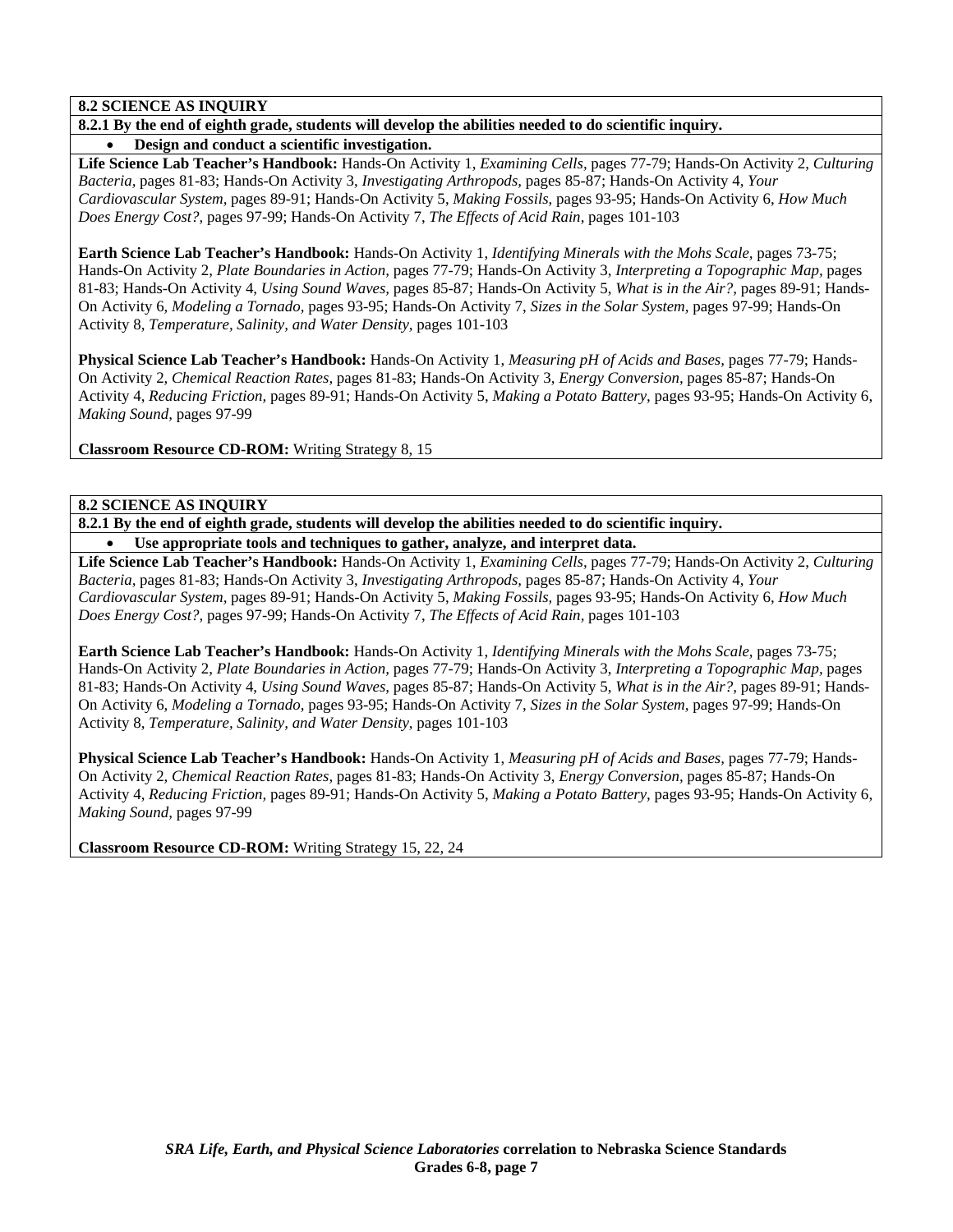# **8.2 SCIENCE AS INQUIRY**

**8.2.1 By the end of eighth grade, students will develop the abilities needed to do scientific inquiry.** 

• **Given evidence, develop descriptions, explanations, predictions, and models.** 

**Life Science Lab Teacher's Handbook:** Hands-On Activity 1, *Examining Cells,* pages 77-79; Hands-On Activity 2, *Culturing Bacteria,* pages 81-83; Hands-On Activity 3, *Investigating Arthropods,* pages 85-87; Hands-On Activity 4, *Your Cardiovascular System,* pages 89-91; Hands-On Activity 5, *Making Fossils,* pages 93-95; Hands-On Activity 6, *How Much Does Energy Cost?,* pages 97-99; Hands-On Activity 7, *The Effects of Acid Rain,* pages 101-103

**Earth Science Lab Teacher's Handbook:** Hands-On Activity 1, *Identifying Minerals with the Mohs Scale,* pages 73-75; Hands-On Activity 2, *Plate Boundaries in Action,* pages 77-79; Hands-On Activity 3, *Interpreting a Topographic Map,* pages 81-83; Hands-On Activity 4, *Using Sound Waves,* pages 85-87; Hands-On Activity 5, *What is in the Air?,* pages 89-91; Hands-On Activity 6, *Modeling a Tornado,* pages 93-95; Hands-On Activity 7, *Sizes in the Solar System,* pages 97-99; Hands-On Activity 8, *Temperature, Salinity, and Water Density,* pages 101-103

**Physical Science Lab Teacher's Handbook:** Hands-On Activity 1, *Measuring pH of Acids and Bases,* pages 77-79; Hands-On Activity 2, *Chemical Reaction Rates,* pages 81-83; Hands-On Activity 3, *Energy Conversion,* pages 85-87; Hands-On Activity 4, *Reducing Friction,* pages 89-91; Hands-On Activity 5, *Making a Potato Battery,* pages 93-95; Hands-On Activity 6, *Making Sound,* pages 97-99

### **8.2 SCIENCE AS INQUIRY**

**8.2.1 By the end of eighth grade, students will develop the abilities needed to do scientific inquiry.**  • **Show the relationship between evidence and explanations.** 

**Life Science Lab Teacher's Handbook:** Hands-On Activity 1, *Examining Cells,* pages 77-79; Hands-On Activity 2, *Culturing Bacteria,* pages 81-83; Hands-On Activity 3, *Investigating Arthropods,* pages 85-87; Hands-On Activity 4, *Your Cardiovascular System,* pages 89-91; Hands-On Activity 5, *Making Fossils,* pages 93-95; Hands-On Activity 6, *How Much Does Energy Cost?,* pages 97-99; Hands-On Activity 7, *The Effects of Acid Rain,* pages 101-103

**Earth Science Lab Teacher's Handbook:** Hands-On Activity 1, *Identifying Minerals with the Mohs Scale,* pages 73-75; Hands-On Activity 2, *Plate Boundaries in Action,* pages 77-79; Hands-On Activity 3, *Interpreting a Topographic Map,* pages 81-83; Hands-On Activity 4, *Using Sound Waves,* pages 85-87; Hands-On Activity 5, *What is in the Air?,* pages 89-91; Hands-On Activity 6, *Modeling a Tornado,* pages 93-95; Hands-On Activity 7, *Sizes in the Solar System,* pages 97-99; Hands-On Activity 8, *Temperature, Salinity, and Water Density,* pages 101-103

**Physical Science Lab Teacher's Handbook:** Hands-On Activity 1, *Measuring pH of Acids and Bases,* pages 77-79; Hands-On Activity 2, *Chemical Reaction Rates,* pages 81-83; Hands-On Activity 3, *Energy Conversion,* pages 85-87; Hands-On Activity 4, *Reducing Friction,* pages 89-91; Hands-On Activity 5, *Making a Potato Battery,* pages 93-95; Hands-On Activity 6, *Making Sound,* pages 97-99

# **8.2 SCIENCE AS INQUIRY**

**8.2.1 By the end of eighth grade, students will develop the abilities needed to do scientific inquiry.** 

• **Recognize and analyze alternative explanations and predictions.** 

**Life Science Lab Teacher's Handbook:** Hands-On Activity 1, *Examining Cells,* pages 77-79; Hands-On Activity 2, *Culturing Bacteria,* pages 81-83; Hands-On Activity 3, *Investigating Arthropods,* pages 85-87; Hands-On Activity 4, *Your Cardiovascular System,* pages 89-91; Hands-On Activity 5, *Making Fossils,* pages 93-95; Hands-On Activity 6, *How Much Does Energy Cost?,* pages 97-99; Hands-On Activity 7, *The Effects of Acid Rain,* pages 101-103

**Earth Science Lab Teacher's Handbook:** Hands-On Activity 1, *Identifying Minerals with the Mohs Scale,* pages 73-75; Hands-On Activity 2, *Plate Boundaries in Action,* pages 77-79; Hands-On Activity 3, *Interpreting a Topographic Map,* pages 81-83; Hands-On Activity 4, *Using Sound Waves,* pages 85-87; Hands-On Activity 5, *What is in the Air?,* pages 89-91; Hands-On Activity 6, *Modeling a Tornado,* pages 93-95; Hands-On Activity 7, *Sizes in the Solar System,* pages 97-99; Hands-On Activity 8, *Temperature, Salinity, and Water Density,* pages 101-103

**Physical Science Lab Teacher's Handbook:** Hands-On Activity 1, *Measuring pH of Acids and Bases,* pages 77-79; Hands-On Activity 2, *Chemical Reaction Rates,* pages 81-83; Hands-On Activity 3, *Energy Conversion,* pages 85-87; Hands-On Activity 4, *Reducing Friction,* pages 89-91; Hands-On Activity 5, *Making a Potato Battery,* pages 93-95; Hands-On Activity 6, *Making Sound,* pages 97-99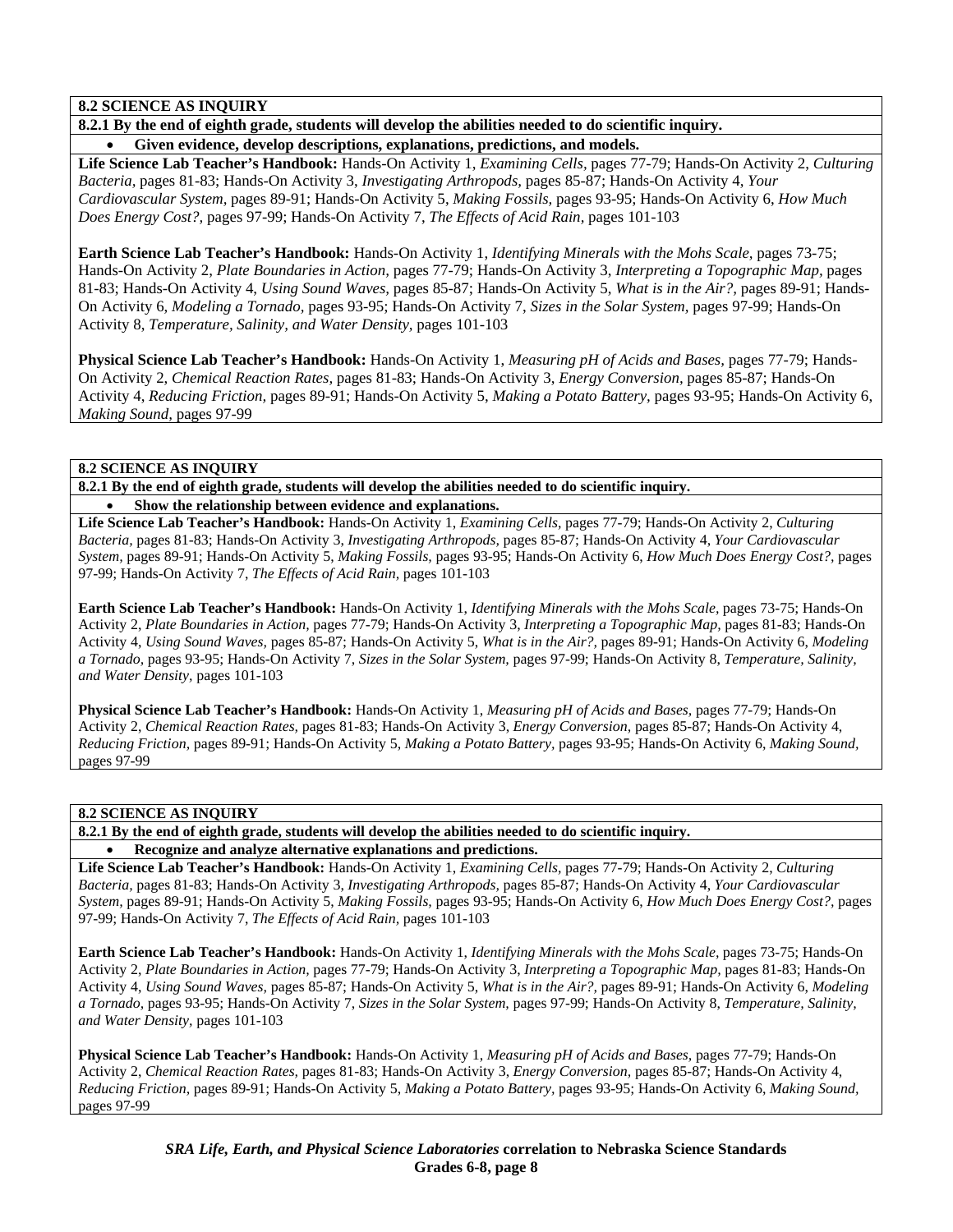#### **8.2 SCIENCE AS INQUIRY**

**8.2.1 By the end of eighth grade, students will develop the abilities needed to do scientific inquiry.** 

• **Communicate scientific procedures and explanations** 

**Life Science Lab Teacher's Handbook:** Hands-On Activity 1, *Examining Cells,* pages 77-79; Hands-On Activity 2, *Culturing Bacteria,* pages 81-83; Hands-On Activity 3, *Investigating Arthropods,* pages 85-87; Hands-On Activity 4, *Your Cardiovascular System,* pages 89-91; Hands-On Activity 5, *Making Fossils,* pages 93-95; Hands-On Activity 6, *How Much Does Energy Cost?,* pages 97-99; Hands-On Activity 7, *The Effects of Acid Rain,* pages 101-103

**Earth Science Lab Teacher's Handbook:** Hands-On Activity 1, *Identifying Minerals with the Mohs Scale,* pages 73-75; Hands-On Activity 2, *Plate Boundaries in Action,* pages 77-79; Hands-On Activity 3, *Interpreting a Topographic Map,* pages 81-83; Hands-On Activity 4, *Using Sound Waves,* pages 85-87; Hands-On Activity 5, *What is in the Air?,* pages 89-91; Hands-On Activity 6, *Modeling a Tornado,* pages 93-95; Hands-On Activity 7, *Sizes in the Solar System,* pages 97-99; Hands-On Activity 8, *Temperature, Salinity, and Water Density,* pages 101-103

**Physical Science Lab Teacher's Handbook:** Hands-On Activity 1, *Measuring pH of Acids and Bases,* pages 77-79; Hands-On Activity 2, *Chemical Reaction Rates,* pages 81-83; Hands-On Activity 3, *Energy Conversion,* pages 85-87; Hands-On Activity 4, *Reducing Friction,* pages 89-91; Hands-On Activity 5, *Making a Potato Battery,* pages 93-95; Hands-On Activity 6, *Making Sound,* pages 97-99

**Classroom Resource CD-ROM:** Writing Strategy 1-30

**8.2 SCIENCE AS INQUIRY** 

**8.2.1 By the end of eighth grade, students will develop the abilities needed to do scientific inquiry.**  • **Use mathematics in scientific inquiry.** 

**Life Science Lab Teacher's Handbook:** Hands-On Activity 3, *Investigating Arthropods,* pages 85-87; Hands-On Activity 4, *Your Cardiovascular System,* pages 89-91; Hands-On Activity 5, *Making Fossils,* pages 93-95; Hands-On Activity 6, *How Much Does Energy Cost?,* pages 97-99; Hands-On Activity 7, *The Effects of Acid Rain,* pages 101-103

**Earth Science Lab Teacher's Handbook:** Hands-On Activity 3, *Interpreting a Topographic Map,* pages 81-83; Hands-On Activity 5, *What is in the Air?,* pages 89-91; Hands-On Activity 7, *Sizes in the Solar System,* pages 97-99; Hands-On Activity 8, *Temperature, Salinity, and Water Density,* pages 101-103

**Physical Science Lab Teacher's Handbook:** Hands-On Activity 1, *Measuring pH of Acids and Bases,* pages 77-79; Hands-On Activity 2, *Chemical Reaction Rates,* pages 81-83; Hands-On Activity 3, *Energy Conversion,* pages 85-87; Hands-On Activity 4, *Reducing Friction,* pages 89-91; Hands-On Activity 6, *Making Sound,* pages 97-99

**Classroom Resource CD-ROM:** Writing Strategy 22, 24

**8.3 PHYSICAL SCIENCE** 

**8.3.1 By the end of eighth grade, students will develop an understanding of properties and changes of properties in matter.** 

• **Investigate and demonstrate that characteristic properties of a substance (e.g., density, boiling point, and solubility) do not depend on the amount of the substance.** 

**Physical Science Lab, Level A:** Cards 1, 2, 5, 6, 7, 8, 14, 15, 16, 42 **Physical Science Lab, Level B:** Cards 1, 2, 5, 6, 7, 8, 14, 15, 16, 42

#### **8.3 PHYSICAL SCIENCE**

**8.3.1 By the end of eighth grade, students will develop an understanding of properties and changes of properties in matter.** 

• **Observe, describe, and measure physical and chemical properties of matter. Physical Science Lab, Level A: Cards 1, 2, 5, 6, 7, 8, 14, 15, 16, 42 Physical Science Lab, Level B:** Cards 1, 2, 5, 6, 7, 8, 14, 15, 16, 42 **Physical Science Lab Teacher's Handbook:** Hands-On Activity 1, *Measuring pH of Acids and Bases,* pages 77-79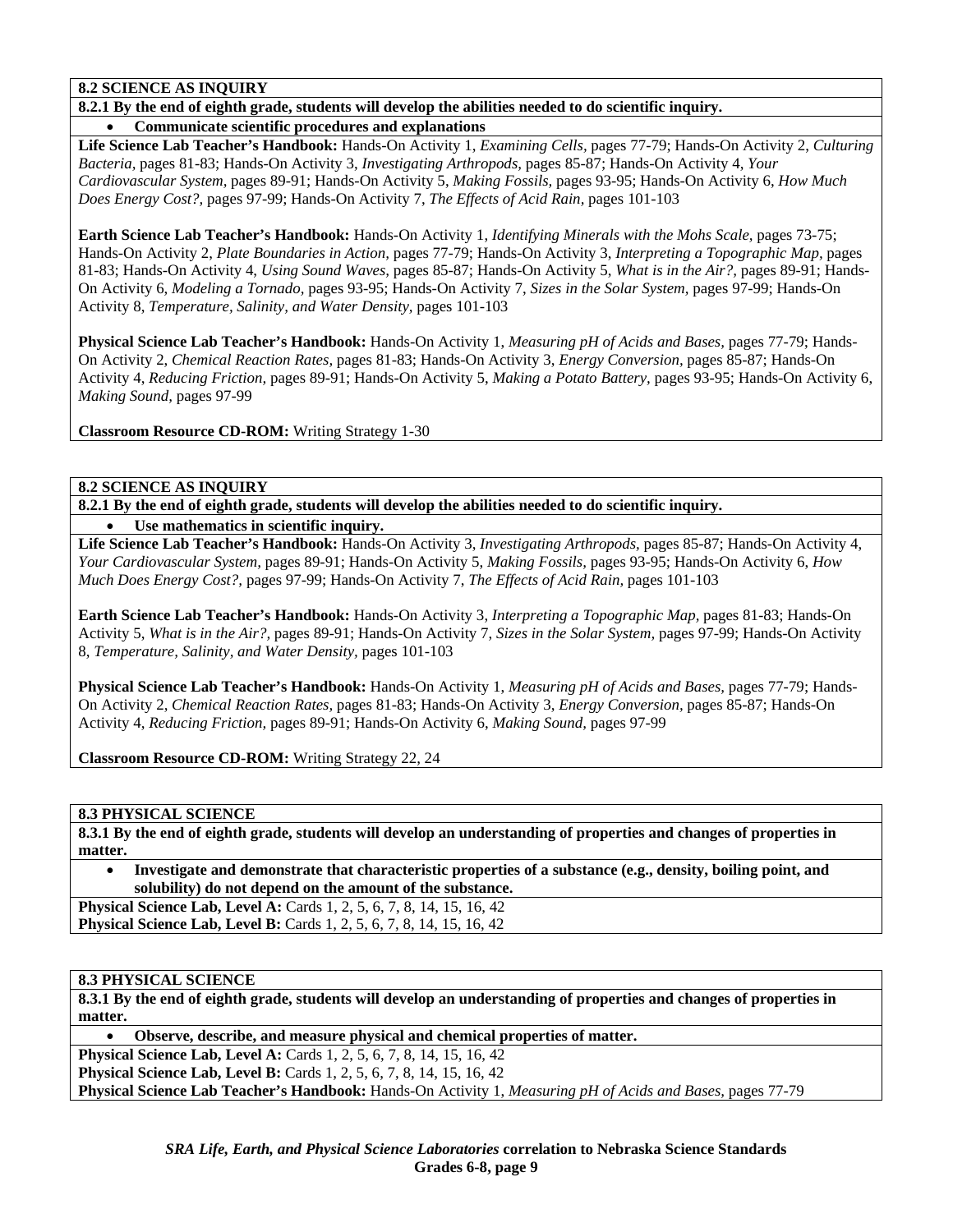# **8.3 PHYSICAL SCIENCE**

**8.3.1 By the end of eighth grade, students will develop an understanding of properties and changes of properties in matter.** 

• **Explain that all matter is composed of elements which may combine in a variety of ways to form compounds. Physical Science Lab, Level A:** Cards 10, 11, 21, 22, 23, 24, 25, 26, 31, 32 **Physical Science Lab, Level B:** Cards 10, 11, 21, 22, 23, 24, 25, 26, 31, 32

#### **8.3 PHYSICAL SCIENCE**

**8.3.1 By the end of eighth grade, students will develop an understanding of properties and changes of properties in matter.** 

• **Investigate and explain that in chemical reactions new properties are created and total mass is conserved. Physical Science Lab, Level A: Cards 9, 27, 28, 29, 30** 

**Physical Science Lab, Level B: Cards 9, 27, 28, 29, 30** 

**Physical Science Lab Teacher's Handbook:** Hands-On Activity 2, *Chemical Reaction Rates,* pages 81-83

#### **8.3 PHYSICAL SCIENCE**

**8.3.2 By the end of eighth grade, students will develop an understanding of motion and forces.** 

• **Investigate and describe the motion of an object by its position, direction of motion, and speed.** 

**Physical Science Lab, Level A: Cards 50, 51, 52, 53** 

**Physical Science Lab, Level B: Cards 50, 51, 52, 53** 

### **8.3 PHYSICAL SCIENCE**

**8.3.2 By the end of eighth grade, students will develop an understanding of motion and forces.** 

• **Investigate and demonstrate that the speed and/or direction of an object changes when a force is applied to that object.** 

**Physical Science Lab, Level A: Cards 54, 55, 56, 58, 59** 

**Physical Science Lab, Level B:** Cards 54, 55, 56, 58, 59

**Physical Science Lab Teacher's Handbook:** Hands-On Activity 4, *Reducing Friction,* pages 89-91

#### **8.3 PHYSICAL SCIENCE**

**8.3.3 By the end of eighth grade, students will develop an understanding of the forms of energy and how energy is transferred.** 

• **Investigate and describe the transfer of light energy. Physical Science Lab, Level A: Cards 82, 83, 84, 85, 86, 87, 88, 89, 90 Physical Science Lab, Level B:** Cards 82, 83, 84, 85, 86, 87, 88, 89, 90

**8.3 PHYSICAL SCIENCE** 

**8.3.3 By the end of eighth grade, students will develop an understanding of the forms of energy and how energy is transferred.** 

- • **Investigate and demonstrate how energy is transferred using simple machines.**
- **Physical Science Lab, Level A: Cards 63, 64**

Physical Science Lab, Level B: Cards 63, 64

#### **8.3 PHYSICAL SCIENCE**

**8.3.3 By the end of eighth grade, students will develop an understanding of the forms of energy and how energy is transferred.** 

• **Investigate and describe how heat is transferred from a warmer object to a cooler object until both reach the same temperature.** 

Physical Science Lab, Level A: Cards 42, 43 Physical Science Lab, Level B: Cards 42, 43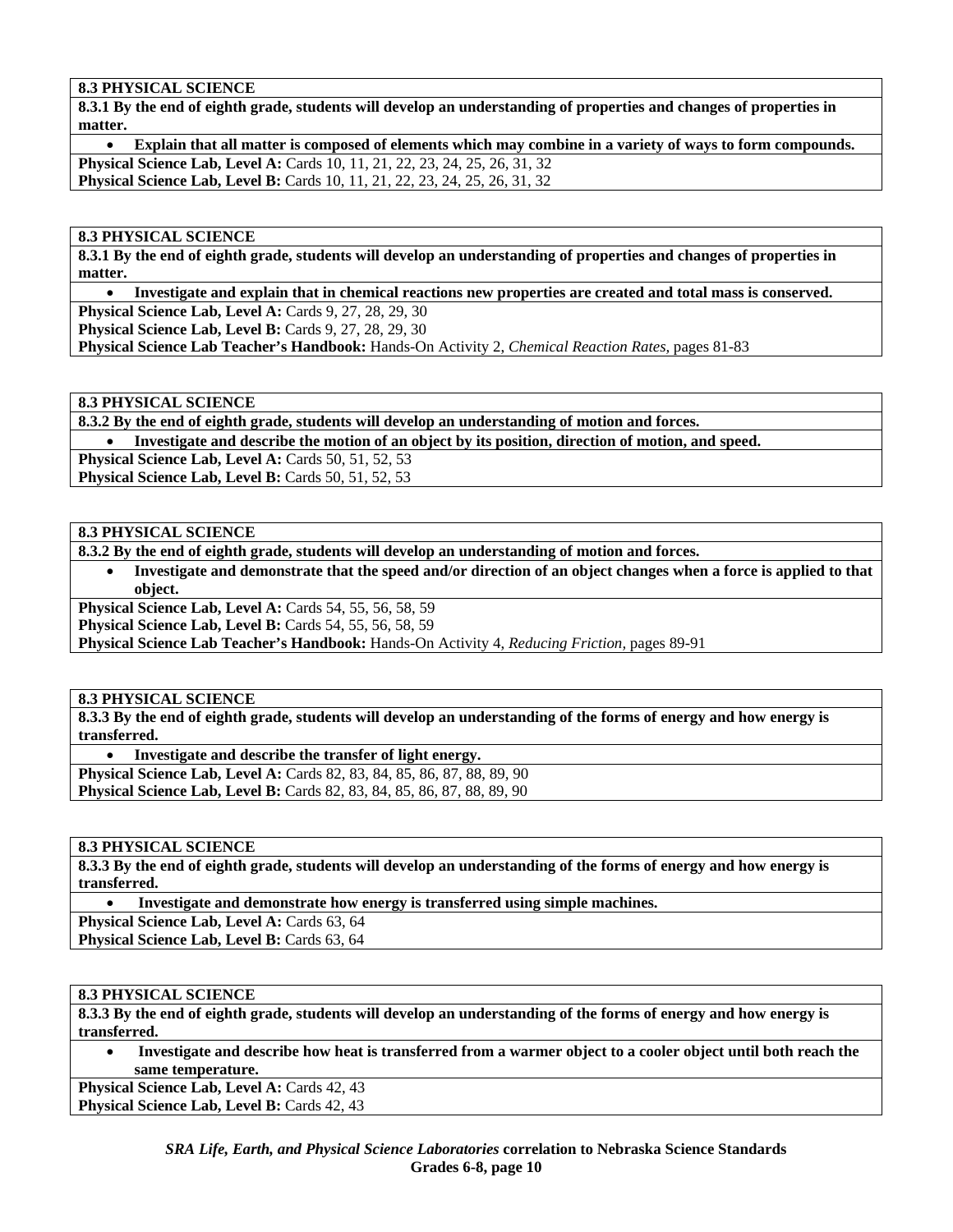### **8.3 PHYSICAL SCIENCE**

**8.3.3 By the end of eighth grade, students will develop an understanding of the forms of energy and how energy is transferred.** 

• **Investigate and describe the properties and transfer of sound energy. Physical Science Lab, Level A: Cards 77, 78, 79, 80, 81 Physical Science Lab, Level B:** Cards 77, 78, 79, 80, 81

**Physical Science Lab Teacher's Handbook:** Hands-On Activity 6, *Making Sound,* pages 97-99

#### **8.3 PHYSICAL SCIENCE**

**8.3.3 By the end of eighth grade, students will develop an understanding of the forms of energy and how energy is transferred.** 

• **Investigate and describe the transfer of energy from electrical and magnetic sources to different energy forms (e.g., heat, light, sound and chemical).** 

**Physical Science Lab, Level A:** Cards 66, 67, 68, 69, 70, 71, 72, 73, 74, 75, 76 **Physical Science Lab, Level B:** Cards 66, 67, 68, 69, 70, 71, 72, 73, 74, 75, 76

**Physical Science Lab Teacher's Handbook:** Hands-On Activity 5, *Making a Potato Battery,* pages 93-95

#### **84.4 LIFE SCIENCE**

**8.4.1 By the end of eighth grade, students will develop an understanding of the structure and function in living systems.**  • **Investigate and describe the levels of organizations: Cells, tissues, organs, organ systems, whole organisms, and ecosystems.** 

Life Science Lab, Level A: Cards 5, 6, 7, 8, 9, 10, 11, 12, 13, 14, 15, 16, 17, 18, 19, 20, 21, 2, 25, 27, 28, 29, 30, 31, 32, 33, 34, 35, 36, 37, 38, 39, 40, 44, 48, 49, 50, 51, 52, 53, 54, 55, 56, 57, 58, 70, 71, 72

Life Science Lab, Level B: Cards 5, 6, 7, 8, 9, 10, 11, 12, 13, 14, 15, 16, 17, 18, 19, 20, 21, 2, 25, 27, 28, 29, 30, 31, 32, 33, 34, 35, 36, 37, 38, 39, 40, 44, 48, 49, 50, 51, 52, 53, 54, 55, 56, 57, 58, 70, 71, 72

**Life Science Lab Teacher's Handbook:** Hands-On Activity 1, *Examining Cells,* pages 77-79; Hands-On Activity 2, *Culturing Bacteria,* pages 81-83; Hands-On Activity 3, *Investigating Arthropods,* pages 85-87; Hands-On Activity 4, *Your Cardiovascular System,* pages 89-91

**84.4 LIFE SCIENCE** 

**8.4.1 By the end of eighth grade, students will develop an understanding of the structure and function in living systems.**  • **Investigate and demonstrate that all living things are composed of cells.** 

**Life Science Lab, Level A: Cards 1, 5, 6, 7, 8, 9, 10** 

**Life Science Lab, Level B:** Cards 1, 5, 6, 7, 8, 9, 10

**Life Science Lab Teacher's Handbook:** Hands-On Activity 1, *Examining Cells,* pages 77-79

#### **84.4 LIFE SCIENCE**

**8.4.1 By the end of eighth grade, students will develop an understanding of the structure and function in living systems.**  • **Investigate and explain how cells sustain life through functions (e.g., growth and nutrition).**  Life Science Lab, Level A: Cards 9, 10 Life Science Lab, Level B: Cards 9, 10

#### **84.4 LIFE SCIENCE**

| 8.4.1 By the end of eighth grade, students will develop an understanding of the structure and function in living systems. |
|---------------------------------------------------------------------------------------------------------------------------|
| Investigate and describe the specialized function performed by specialized cells (e.g., muscular and skeletal) in         |
| multicellular organisms.                                                                                                  |
| <b>Life Science Lab, Level A:</b> Cards 47, 48, 49, 50, 51, 52, 53, 54, 55, 56, 57, 58                                    |
| <b>Life Science Lab, Level B:</b> Cards 47, 48, 49, 50, 51, 52, 53, 54, 55, 56, 57, 58                                    |
| Life Science Lab Teacher's Handbook: Hands-On Activity 4, Your Cardiovascular System, pages 89-91                         |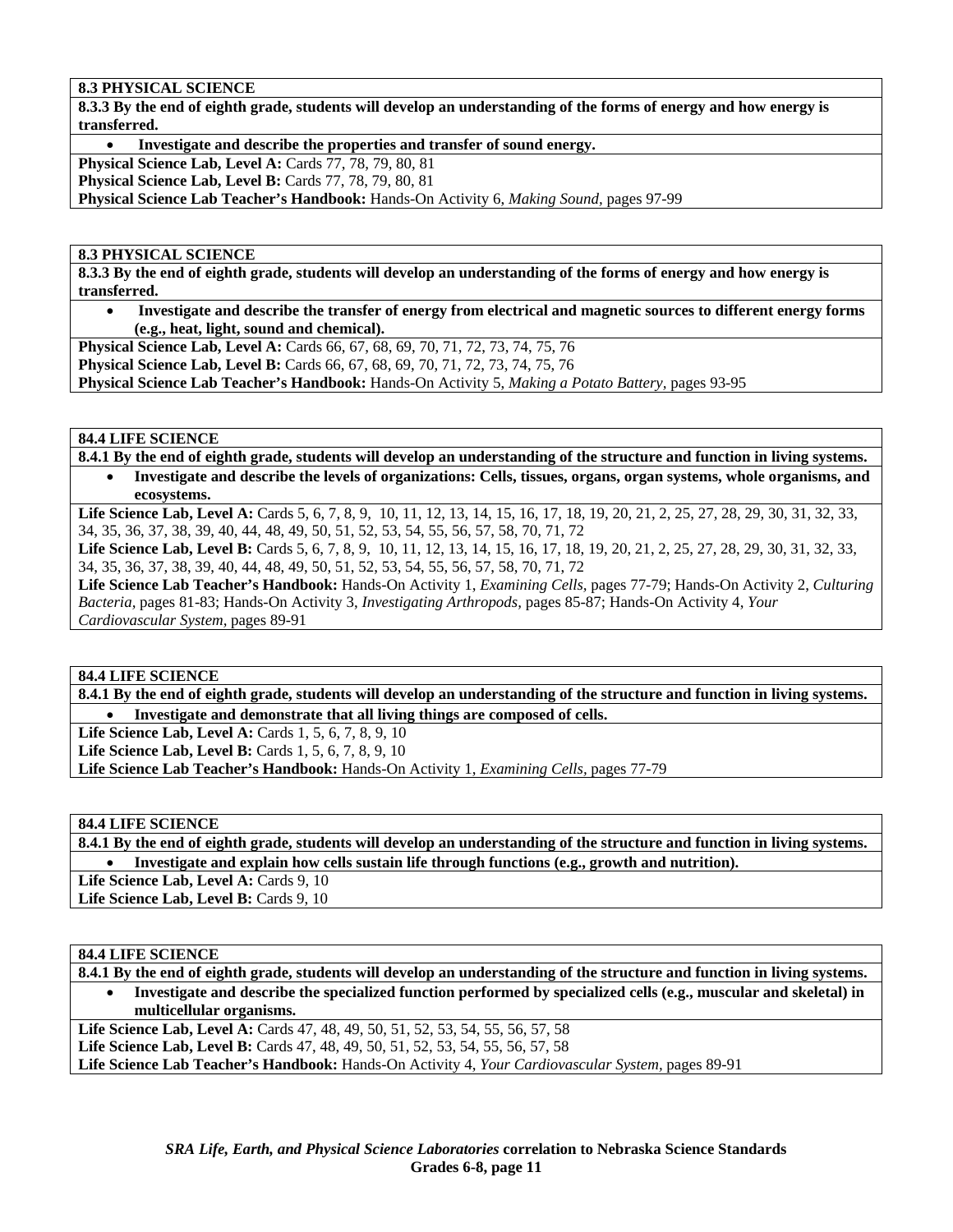#### **84.4 LIFE SCIENCE**

**8.4.1 By the end of eighth grade, students will develop an understanding of the structure and function in living systems.**  • **Investigate and describe the human body systems and how they interact. Life Science Lab, Level A:** Cards 45, 46, 47, 48, 49, 50, 51, 52, 53, 54, 55, 56, 57, 58 **Life Science Lab, Level B:** Cards 45, 46, 47, 48, 49, 50, 51, 52, 53, 54, 55, 56, 57, 58 **Life Science Lab Teacher's Handbook:** Hands-On Activity 4, *Your Cardiovascular System,* pages 89-91

#### **84.4 LIFE SCIENCE**

**8.4.1 By the end of eighth grade, students will develop an understanding of the structure and function in living systems.**  • **Investigate and explain how disease affects the structure and/or function of an organism.** 

**Life Science Lab, Level A:** Cards 47, 48, 49, 51, 53, 55, 57

**Life Science Lab, Level B:** Cards 47, 48, 49, 51, 53, 55, 57

### **8.4 LIFE SCIENCE**

**8.4.2 By the end of eighth grade, students will develop an understanding of reproduction and heredity.** 

• **Investigate and describe how all organisms reproduce through sexual or asexual reproduction.** 

Life Science Lab, Level A: Cards 58, 60, 61

**Life Science Lab, Level B: Cards 58, 60, 61** 

# **8.4 LIFE SCIENCE**

**8.4.2 By the end of eighth grade, students will develop an understanding of reproduction and heredity.** 

• **Investigate and describe that in many species, offspring receive hereditary information from the female (eggs) and male (sperm).** 

Life Science Lab, Level A: Cards 58, 61, 62, 63, 64 Life Science Lab, Level B: Cards 58, 61, 62, 63, 64

#### **8.4 LIFE SCIENCE**

**8.4.2 By the end of eighth grade, students will develop an understanding of reproduction and heredity.** 

• **Investigate and explain that chromosomes contain genes which influence heredity.** 

**Life Science Lab, Level A: Cards 10, 61, 62, 63** 

Life Science Lab, Level B: Cards 10, 61, 62, 63

#### **8.4 LIFE SCIENCE**

**8.4.2 By the end of eighth grade, students will develop an understanding of reproduction and heredity.** 

• **Investigate and describe the effects of inherited traits and environmental influences on an organism's characteristics.** 

**Life Science Lab, Level A:** Cards 23, 24, 41, 43, 62, 63, 64, 65, 66 Life Science Lab, Level B: Cards 23, 24, 41, 43, 62, 63, 64, 65, 66

#### **8.4 LIFE SCIENCE**

**8.4.3 By the end of eighth grade, students will develop an understanding of regulation and behavior.** 

• **Investigate and explain how organisms' behaviors enhance their abilities to obtain and use resources, grow, and reproduce.** 

**Life Science Lab, Level A:** Cards 24, 36, 43, 83 Life Science Lab, Level B: Cards 24, 36, 43, 82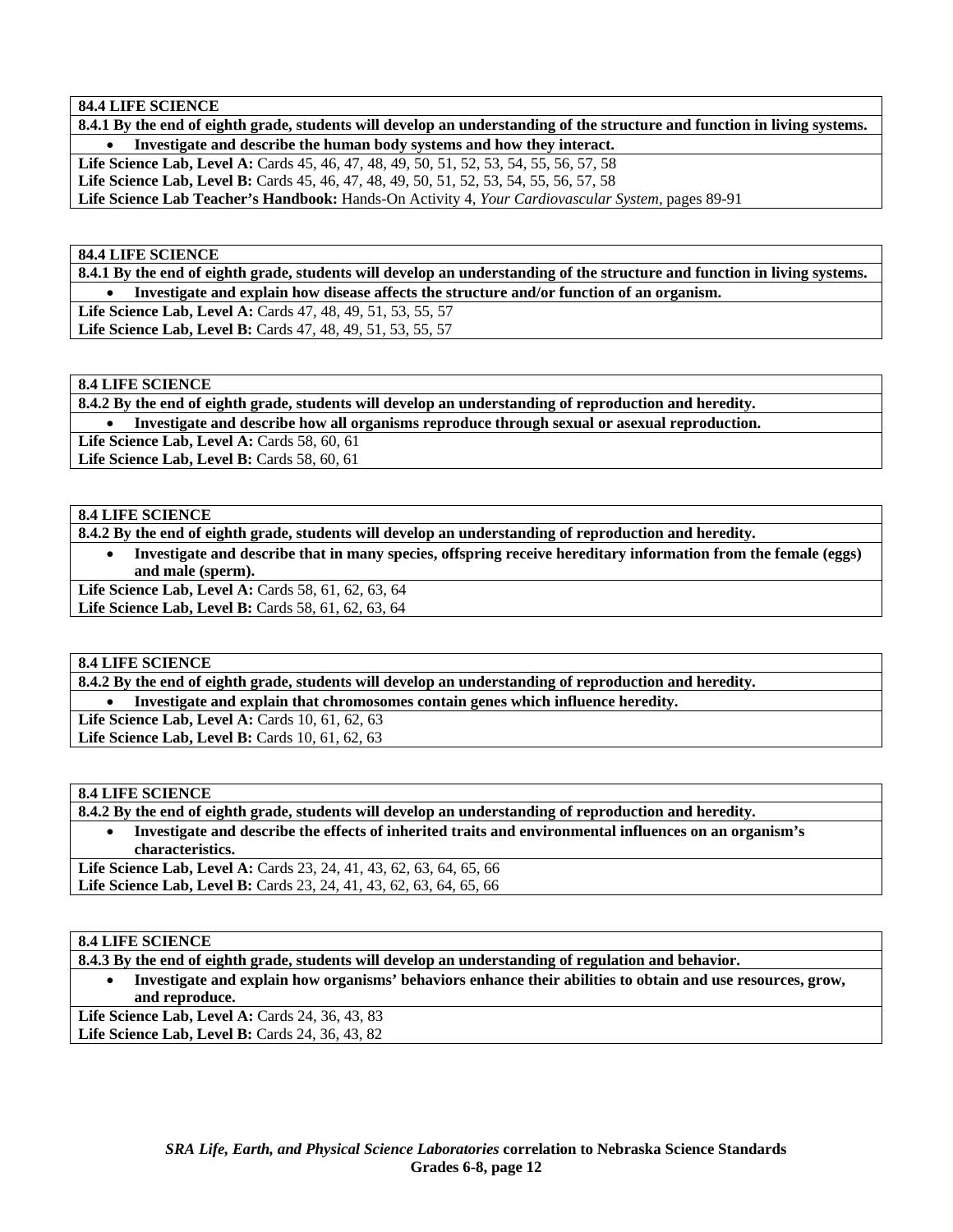**8.4 LIFE SCIENCE** 

**8.4.3 By the end of eighth grade, students will develop an understanding of regulation and behavior.** 

• **Investigate and examine how an organism senses a change in its internal or external environment and responds to keep conditions within a required range.** 

**Life Science Lab, Level A:** Cards 8, 24, 43, 44, 47, 49, 51, 57, 83 **Life Science Lab, Level B:** Cards 8, 24, 43, 44, 47, 49, 51, 57, 83

**8.4 LIFE SCIENCE** 

**8.4.3 By the end of eighth grade, students will develop an understanding of regulation and behavior.** 

• **Investigate and explain how behavior is a response to internal and external stimuli determined by heredity and experience.** 

Life Science Lab, Level A: Cards 8, 23, 24, 36, 41, 43, 44, 47, 49, 51, 57, 83 Life Science Lab, Level B: Cards 8, 23, 24, 36, 41, 43, 44, 47, 49, 51, 57, 83

#### **8.4 LIFE SCIENCE**

**8.4.3 By the end of eighth grade, students will develop an understanding of regulation and behavior.** 

• **Investigate and explain how an organism's behavior evolves through environmental adaptation.** 

Life Science Lab, Level A: Cards 23, 24, 36, 41, 43, 65, 66

**Life Science Lab, Level B:** Cards 23, 24, 36, 41, 43, 65, 66

# **8.4 LIFE SCIENCE**

**8.4.4 By the end of eighth grade, students will develop an understanding of populations and ecosystems.** 

• **Investigate and describe that a population consists of all individuals of a species at a given place and time.** 

Life Science Lab, Level A: Cards 71, 72

Life Science Lab, Level B: Cards 71, 72

#### **8.4 LIFE SCIENCE**

**8.4.4 By the end of eighth grade, students will develop an understanding of populations and ecosystems.** 

• **Investigate and analyze the living and nonliving factors that determine the number of organisms an ecosystem can support.** 

Life Science Lab, Level A: Cards 70, 71, 72, 75, 84, 86, 87, 88, 89, 90 Life Science Lab, Level B: Cards 70, 71, 72, 75, 84, 86, 87, 88, 89, 90

#### **8.4 LIFE SCIENCE**

**8.4.4 By the end of eighth grade, students will develop an understanding of populations and ecosystems.** 

• **Describe an organism by the function it serves in an ecosystem (e.g., producer, consumer, and decomposer). Life Science Lab, Level A:** Cards 73, 74, 76, 77

Life Science Lab, Level B: Cards 73, 74, 76, 77

#### **8.4 LIFE SCIENCE**

**8.4.4 By the end of eighth grade, students will develop an understanding of populations and ecosystems.** 

• **Investigate and explain how energy entering ecosystems as sunlight in transferred by producers into chemical energy through photosynthesis, and that energy then passes from organisms to organism in food webs.**  Life Science Lab, Level A: Cards 7, 9, 16, 17, 76, 77 Life Science Lab, Level B: Cards 7, 9, 16, 17, 76, 77

> *SRA Life, Earth, and Physical Science Laboratories* **correlation to Nebraska Science Standards Grades 6-8, page 13**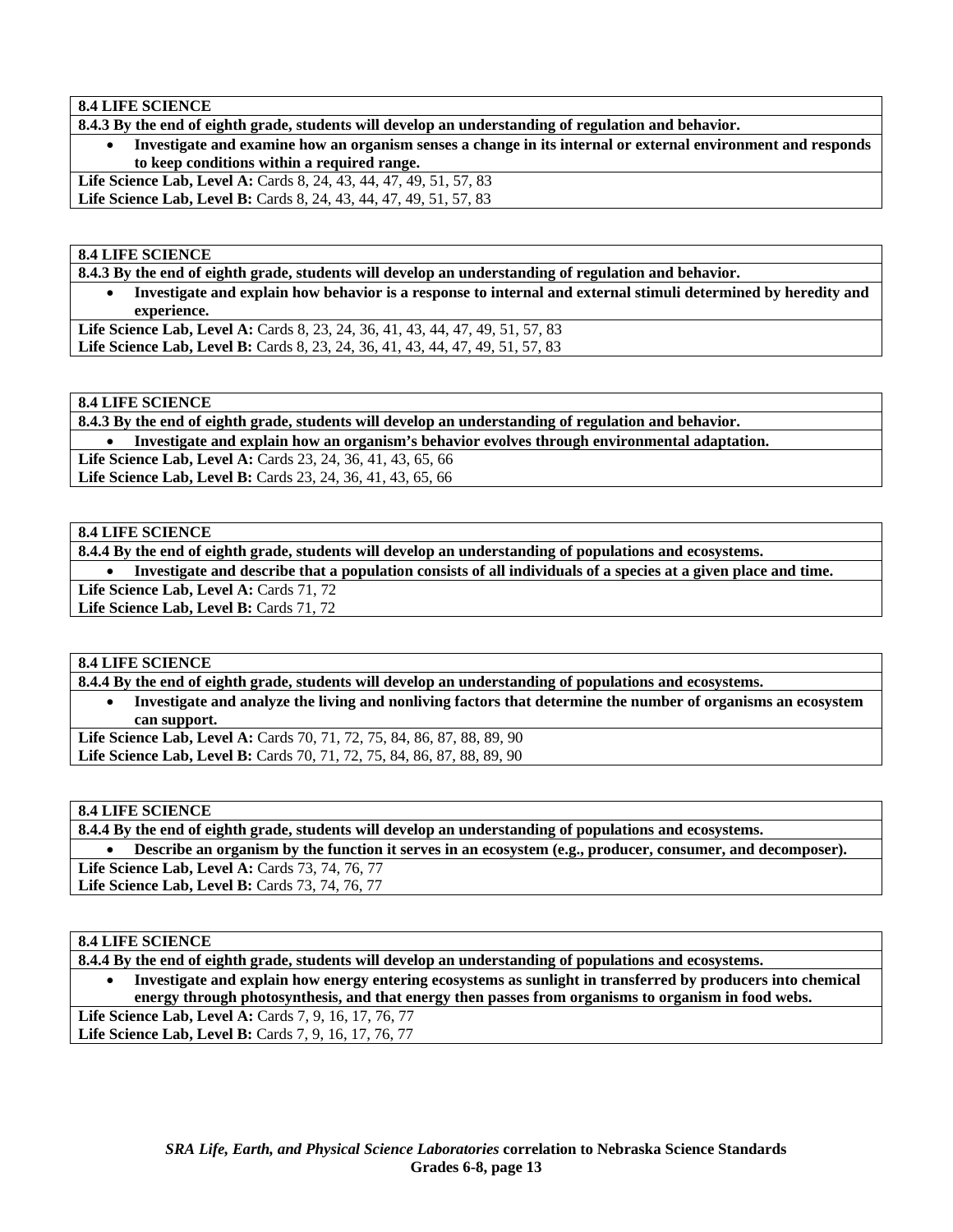**8.5 LIFE SCIENCE** 

**8.4.5 By the end of eighth grade, students will develop an understanding of diversity and adaptations of organisms.** 

• **Explain how internal structures, similarities of chemical processes (e.g., photosynthesis and respiration) and evidence of common ancestry demonstrate unity among organisms.** 

Life Science Lab, Level A: Cards 9, 11, 12, 13, 14, 15, 16, 17, 18, 19, 20, 21, 22, 25, 27, 28, 29, 30, 31, 32, 33, 34, 35, 36, 37, 38, 39, 40, 68

Life Science Lab, Level B: Cards 9, 11, 12, 13, 14, 15, 16, 17, 18, 19, 20, 21, 22, 25, 27, 28, 29, 30, 31, 32, 33, 34, 35, 36, 37, 38, 39, 40, 68

**8.5 LIFE SCIENCE** 

**8.4.5 By the end of eighth grade, students will develop an understanding of diversity and adaptations of organisms.**  • **Investigate and explain how organisms adapt to living and nonliving factors in a biome.** 

Life Science Lab, Level A: Cards 23, 24, 36, 41, 43, 70, 71, 72, 75 Life Science Lab, Level B: Cards 23, 24, 36, 41, 43, 70, 71, 72, 75

**8.5 LIFE SCIENCE** 

**8.4.5 By the end of eighth grade, students will develop an understanding of diversity and adaptations of organisms.**  • **Investigate and explain how environmental changes created by nature and by humans may cause species** 

**extinction. Life Science Lab, Level A:** Cards 67,86, 87, 88, 89, 90

**Life Science Lab, Level B:** Cards 67, 86, 87, 88, 89, 90

**Earth Science Lab, Level A: Cards 37, 47, 59, 60, 61, 86 Earth Science Lab, Level B:** Cards 37, 42, 59, 60, 61, 86

**8.5 EARTH AND SPACE SCIENCE** 

**8.5.1 By the end of eighth grade, students will develop an understanding of the structure of the earth.** 

• **Investigate and describe the crust, mantle, and core of the earth.** 

**Earth Science Lab, Level A: Cards 1, 2** 

**Earth Science Lab, Level B: Cards 1, 2** 

# **8.5 EARTH AND SPACE SCIENCE**

**8.5.1 By the end of eighth grade, students will develop an understanding of the structure of the earth.**  • **Investigate and describe how a combination of constructive and destructive forces create land forms. Earth Science Lab, Level A:** Cards 9, 10, 11, 12, 13, 14, 15, 16, 17, 21, 22, 24, 25, 26, 27, 28, 88 **Earth Science Lab, Level B:** Cards 9, 10, 11, 12, 13, 14, 15, 16, 17, 21, 22, 24, 25, 26, 27, 28, 88 **Earth Science Lab Teacher's Handbook:** Hands-On Activity 2, *Plate Boundaries in Action,* pages 77-79

# **8.5 EARTH AND SPACE SCIENCE**

**8.5.1 By the end of eighth grade, students will develop an understanding of the structure of the earth.** 

• **Investigate and describe the composition of soils.** 

**Earth Science Lab, Level A: Cards 23, 29** Earth Science Lab, Level B: Cards 23, 29

### **8.5 EARTH AND SPACE SCIENCE**

**8.5.1 By the end of eighth grade, students will develop an understanding of the structure of the earth.** 

• **Investigate and describe the water cycle.** 

**Earth Science Lab, Level A: Cards 47, 48, 49** Earth Science Lab, Level B: Cards 47, 48, 49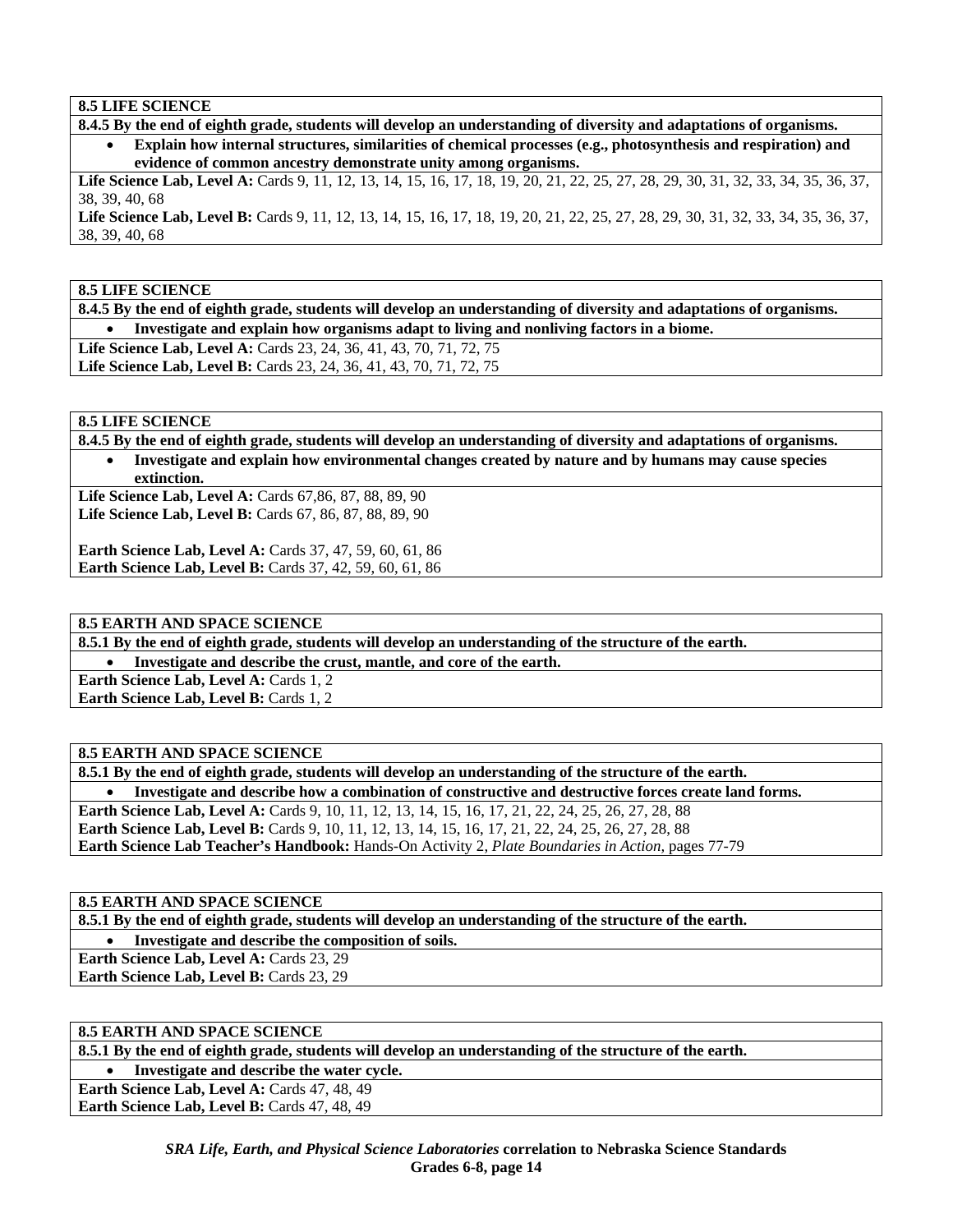**8.5 EARTH AND SPACE SCIENCE** 

**8.5.1 By the end of eighth grade, students will develop an understanding of the structure of the earth.** 

• **Investigate and describe the composition of the atmosphere at different altitudes.** 

Earth Science Lab, Level A: Cards 36, 37 Earth Science Lab, Level B: Cards 36, 37

#### **8.5 EARTH AND SPACE SCIENCE**

**8.5.1 By the end of eighth grade, students will develop an understanding of the structure of the earth.** 

• **Investigate and describe the influence of topography, location, and oceans on climate.** 

**Earth Science Lab, Level A:** Cards 40, 41, 55, 56, 57, 58, 60 **Earth Science Lab, Level B:** Cards 40, 41, 55, 56, 57, 58, 60

**8.5 EARTH AND SPACE SCIENCE** 

**8.5.1 By the end of eighth grade, students will develop an understanding of the structure of the earth.** 

• **Investigate and describe the effect of living organisms on weathering and the atmosphere.** 

Life Science Lab, Level A: Cards 7, 9, 16, 17 **Life Science Lab, Level B: Cards 7, 9, 16, 17** 

**Earth Science Lab, Level A: Cards 25, 26, 27, 29 Earth Science Lab, Level B: Cards 25, 26, 27, 29** 

### **8.5 EARTH AND SPACE SCIENCE**

**8.5.2 By the end of eighth grade, students will develop an understanding of the earth's history.** 

• **Investigate and describe how earth processes that occur today (e.g., volcanism, weather, and erosion) are similar to those that occurred in the past.** 

**Earth Science Lab, Level A:** Cards 9, 10, 11, 12, 13, 14, 15, 16, 17, 22, 24, 25, 26, 27, 28, 43, 47, 55, 88 **Earth Science Lab, Level B:** Cards 9, 10, 11, 12, 13, 14, 15, 16, 17, 22, 24, 25, 26, 27, 28, 43, 47, 55, 88 **Earth Science Lab Teacher's Handbook:** Hands-On Activity 2, *Plate Boundaries in Action,* pages 77-79

#### **8.5 EARTH AND SPACE SCIENCE**

**8.5.2 By the end of eighth grade, students will develop an understanding of the earth's history.** 

• **Investigate and use the fossil record to provide evidence and explain how environmental conditions have changed.** 

Life Science Lab, Level A: Card 67 Life Science Lab, Level B: Card 67

**Earth Science Lab, Level A: Cards 33, 34 Earth Science Lab, Level B: Cards 33, 34** 

# **8.5 EARTH AND SPACE SCIENCE**

**8.5.3 By the end of eighth grade, students will develop an understanding of the earth in the solar system.** 

• **Investigate and list the components of the solar system. Earth Science Lab, Level A:** Cards 63, 67, 68, 69, 70, 71, 72, 73 **Earth Science Lab, Level B:** Cards 63, 67, 68, 69, 70, 71, 72, 73 **Earth Science Lab Teacher's Handbook:** Hands-On Activity 7, *Sizes in the Solar System,* pages 97-99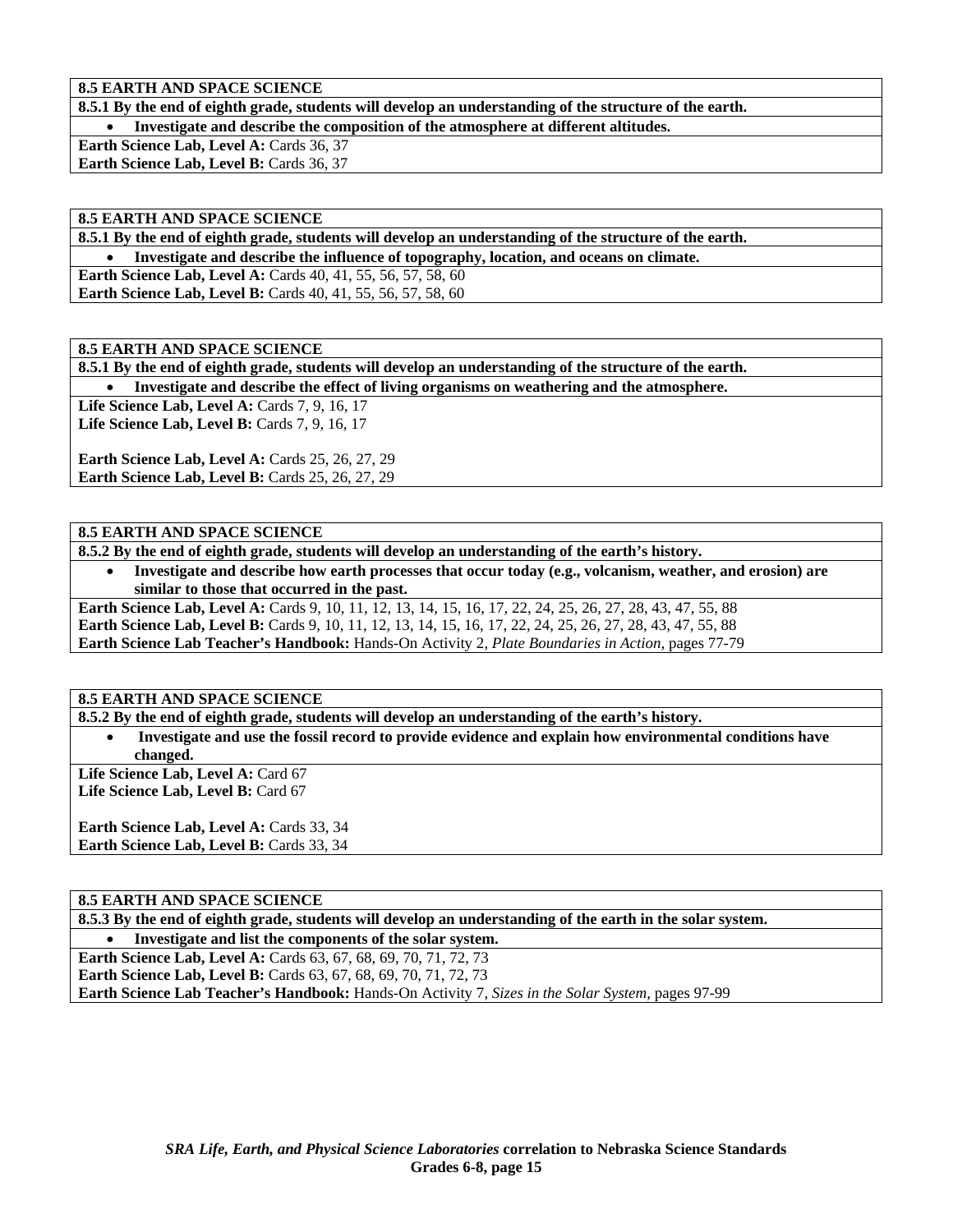**8.5 EARTH AND SPACE SCIENCE** 

**8.5.3 By the end of eighth grade, students will develop an understanding of the earth in the solar system.** 

• **Investigate and describe the motion of objects in the solar system that support concepts of day, year, eclipses, and phases of the moon.** 

Earth Science Lab, Level A: Cards 62, 64, 65 **Earth Science Lab, Level B: Cards 62, 64, 65** 

**8.5 EARTH AND SPACE SCIENCE** 

**8.5.3 By the end of eighth grade, students will develop an understanding of the earth in the solar system.** 

• **Investigate and describe the influence of gravity on objects in the solar system.** 

**Earth Science Lab, Level A: Cards 66, 68 Earth Science Lab, Level B: Cards 66, 68** 

**Physical Science Lab, Level A: Cards 57, 59** Physical Science Lab, Level B: Cards 57, 59

**8.5 EARTH AND SPACE SCIENCE** 

**8.5.3 By the end of eighth grade, students will develop an understanding of the earth in the solar system.** 

• **Investigate and describe the sun as the major source of energy that influences the atmosphere and the earth's surface.** 

Life Science Lab, Level A: Cards 7, 9, 16, 17 Life Science Lab, Level B: Cards 7, 9, 16, 17

**Earth Science Lab, Level A:** Cards 37, 38, 39, 40, 41, 43, 44, 45, 46, 47, 52, 53, 54, 57, 60, 67, 87 **Earth Science Lab, Level B:** Cards 37, 38, 39, 40, 41, 43, 44, 45, 46, 47, 52, 53, 54, 57, 60, 67, 87 **Earth Science Lab Teacher's Handbook:** Hands-On Activity 6, *Modeling a Tornado,* pages 93-95

# **8.5 EARTH AND SPACE SCIENCE**

**8.5.3 By the end of eighth grade, students will develop an understanding of the earth in the solar system.** 

• **Investigate and describe the effect of the tilt of the earth's axis on seasons.** 

**Earth Science Lab, Level A: Cards 55, 62 Earth Science Lab, Level B: Cards 55, 62** 

# **8.6 SCIENCE AND TECHNOLOGY**

**8.6.1 By the end of eighth grade, students will develop an understanding of technological design.** 

- **Identify problems for technological design.**
- **Design a solution or product.**
- **Implement a proposed design.**
- **Evaluate completed technological designs or product.**

• **Communicate the process of technological design.** 

These concepts are not covered at this level.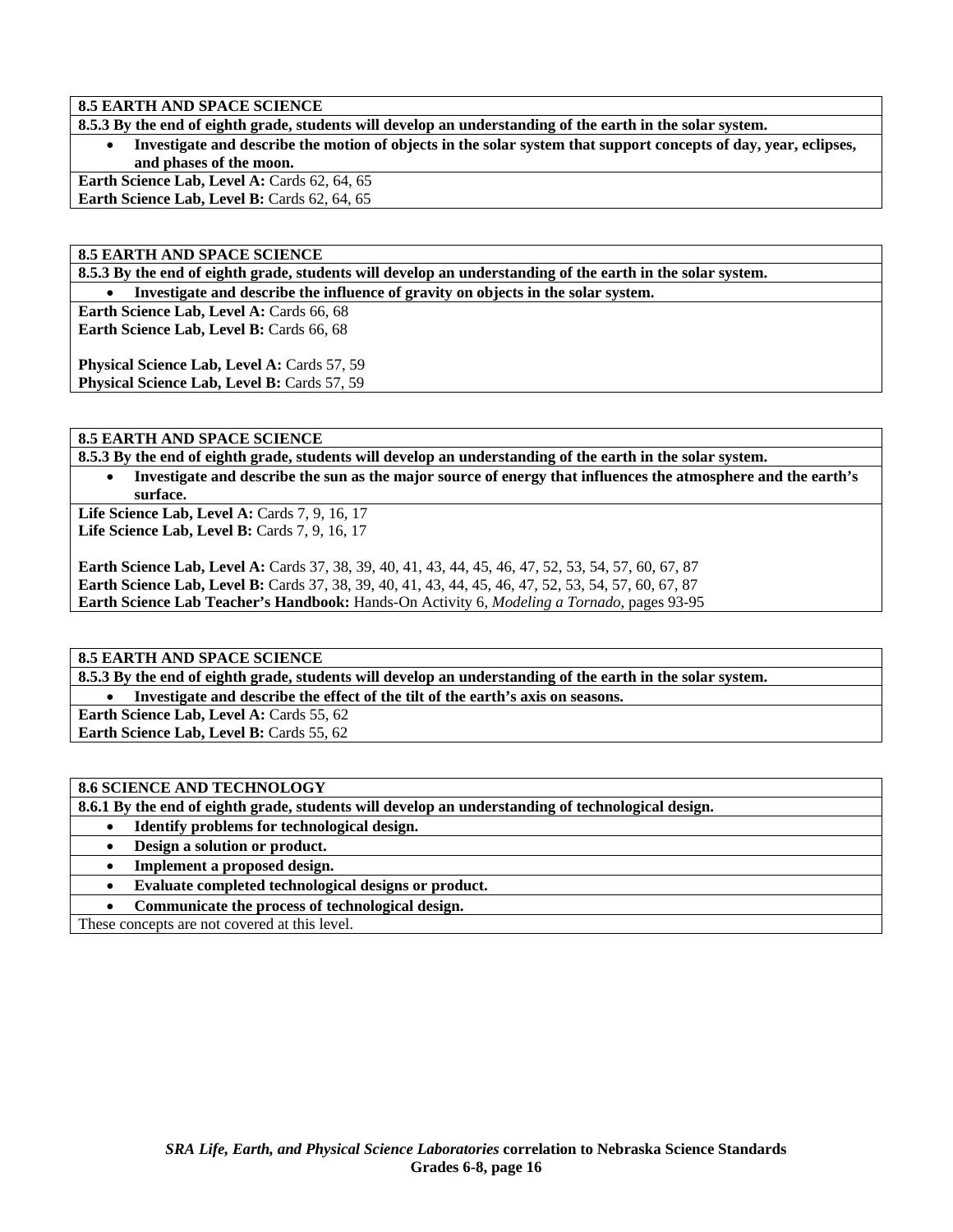# **8.6 SCIENCE AND TECHNOLOGY**

**8.6.2 By the end of eighth grade, students will develop an understanding of science and technology.** 

• **Distinguish between scientific inquiry (asking questions about the natural world) and technological design (using science to solve practical problems).** 

**Life Science Lab Teacher's Handbook:** Hands-On Activity 1, *Examining Cells,* pages 77-79; Hands-On Activity 2, *Culturing Bacteria,* pages 81-83; Hands-On Activity 3, *Investigating Arthropods,* pages 85-87; Hands-On Activity 4, *Your Cardiovascular System,* pages 89-91; Hands-On Activity 5, *Making Fossils,* pages 93-95; Hands-On Activity 6, *How Much Does Energy Cost?,* pages 97-99; Hands-On Activity 7, *The Effects of Acid Rain,* pages 101-103

**Earth Science Lab Teacher's Handbook:** Hands-On Activity 1, *Identifying Minerals with the Mohs Scale,* pages 73-75; Hands-On Activity 2, *Plate Boundaries in Action,* pages 77-79; Hands-On Activity 3, *Interpreting a Topographic Map,* pages 81-83; Hands-On Activity 4, *Using Sound Waves,* pages 85-87; Hands-On Activity 5, *What is in the Air?,* pages 89-91; Hands-On Activity 6, *Modeling a Tornado,* pages 93-95; Hands-On Activity 7, *Sizes in the Solar System,* pages 97-99; Hands-On Activity 8, *Temperature, Salinity, and Water Density,* pages 101-103

**Physical Science Lab Teacher's Handbook:** Hands-On Activity 1, *Measuring pH of Acids and Bases,* pages 77-79; Hands-On Activity 2, *Chemical Reaction Rates,* pages 81-83; Hands-On Activity 3, *Energy Conversion,* pages 85-87; Hands-On Activity 4, *Reducing Friction,* pages 89-91; Hands-On Activity 5, *Making a Potato Battery,* pages 93-95; Hands-On Activity 6, *Making Sound,* pages 97-99

**Classroom Resource CD-ROM:** Writing Strategy 15

### **8.6 SCIENCE AND TECHNOLOGY**

**8.6.2 By the end of eighth grade, students will develop an understanding of science and technology.** 

• **Describe how science and technology are reciprocal. Life Science Lab, Level A:** Cards 5, 49, 59, 64, 69, 83, 87, 88, 89, 90

Life Science Lab, Level B: Cards 5, 49, 59, 64, 69, 83, 87, 88, 89, 90

**Earth Science Lab, Level A: Cards 16, 20, 31, 37, 51, 54, 70, 79, 80, 81, 88 Earth Science Lab, Level B:** Cards 16, 20, 31, 37, 51, 54, 70, 79, 80, 81, 88

**Physical Science Lab, Level A: Cards 33, 35, 76, 81, 84, 90 Physical Science Lab, Level B:** Cards 33, 35, 76, 81, 84, 90

# **8.6 SCIENCE AND TECHNOLOGY**

**8.6.2 By the end of eighth grade, students will develop an understanding of science and technology.** 

• **Assess the avoidable and unavoidable limits of a technological design. Life Science Lab, Level A:** Cards 5, 49, 59, 64, 69, 83, 87, 88, 89, 90 Life Science Lab, Level B: Cards 5, 49, 59, 64, 69, 83, 87, 88, 89, 90

**Earth Science Lab, Level A: Cards 16, 20, 31, 37, 51, 54, 70, 79, 80, 81, 88 Earth Science Lab, Level B:** Cards 16, 20, 31, 37, 51, 54, 70, 79, 80, 81, 88

**Physical Science Lab, Level A: Cards 33, 35, 76, 81, 84, 90 Physical Science Lab, Level B:** Cards 33, 35, 76, 81, 84, 90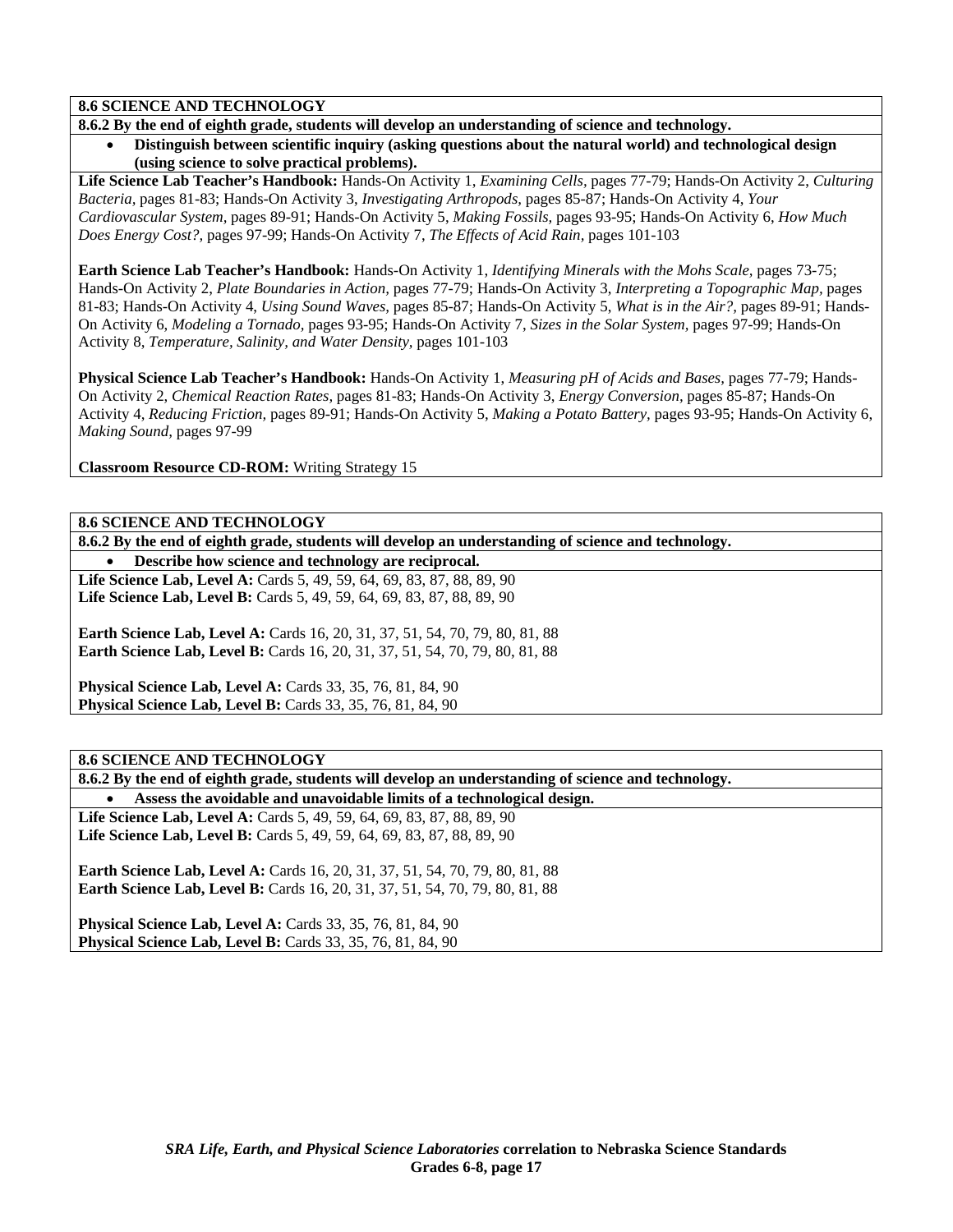### **8.6 SCIENCE AND TECHNOLOGY**

**8.6.2 By the end of eighth grade, students will develop an understanding of science and technology.** 

• **Recognize that solutions are intended and unintended consequences.** 

**Life Science Lab, Level A:** Cards 83, 86, 87, 88, 89, 90 Life Science Lab, Level B: Cards 83, 86, 87, 88, 89, 90

**Earth Science Lab, Level A:** Cards 20, 37, 42, 59, 60, 61, 86 **Earth Science Lab, Level B:** Cards 20, 37, 42, 59, 60, 61, 86

**Physical Science Lab, Level A: Cards 33, 34, 35, 81, 84, 90 Physical Science Lab, Level B:** Cards 33, 34, 35, 81, 84, 90

### **8.7 SCIENCE IN PERSOANL AND SOCIAL PERSPECTIVES**

**8.7.1 By the end of eighth grade, students will develop an understanding of personal health.** 

• **Identify and research substances harmful to human beings in the natural environment (e.g., radon, lead, and nitrates).** 

This concept is not covered at this level.

# **8.7 SCIENCE IN PERSOANL AND SOCIAL PERSPECTIVES**

**8.7.1 By the end of eighth grade, students will develop an understanding of personal health.** 

• **Investigate and explain how personal choices can directly affect a person's health (e.g., exercise, nutrition, and use of drugs).** 

Life Science Lab, Level A: Cards 45, 46, 47

Life Science Lab, Level B: Cards 45, 46, 47

#### **8.7 SCIENCE IN PERSOANL AND SOCIAL PERSPECTIVES**

**8.7.2 By the end of eighth grade, students will develop an understanding of relationships among populations, resources, and environments.** 

• **Investigate and describe how population levels affect resources and the environment.** 

Life Science Lab, Level A: Card 42

Life Science Lab, Level B: Card 42

### **8.7 SCIENCE IN PERSOANL AND SOCIAL PERSPECTIVES**

**8.7.2 By the end of eighth grade, students will develop an understanding of relationships among populations, resources, and environments.** 

• **Investigate and understand that the causes of environmental degradation and resource depletion vary locally and globally.** 

Life Science Lab, Level A: Cards 84, 86, 87, 88, 89, 90

Life Science Lab, Level B: Cards 84, 86, 87, 88, 89, 90

**Life Science Lab Teacher's Handbook:** Hands-On Activity 7, *The Effects of Acid Rain,* pages 101-103

**Earth Science Lab, Level A:** Cards 29, 35, 37, 42, 59, 60, 61, 86 **Earth Science Lab, Level B:** Cards 29, 35, 37, 42, 59, 60, 61, 86 **Earth Science Lab Teacher's Handbook:** Hands-On Activity 5, *What is in the Air?,* pages 89-91

### 8**4.7 SCIENCE IN PERSOANL AND SOCIAL PERSPECTIVES**

**8.7.3 By the end of eighth grade, students will develop an understanding of natural hazards.** 

• **Investigate and describe the effect of natural hazards on the environment (e.g., earthquakes, landslides, wildfires, floods and storms).** 

**Earth Science Lab, Level A:** Cards 15, 17, 24, 25, 26, 27, 28, 52, 53, 54, 60, 61

**Earth Science Lab, Level B:** Cards 15, 17, 24, 25, 26, 27, 28, 52, 53, 54, 60, 61

**Earth Science Lab Teacher's Handbook:** Hands-On Activity 6, *Modeling a Tornado,* pages 93-95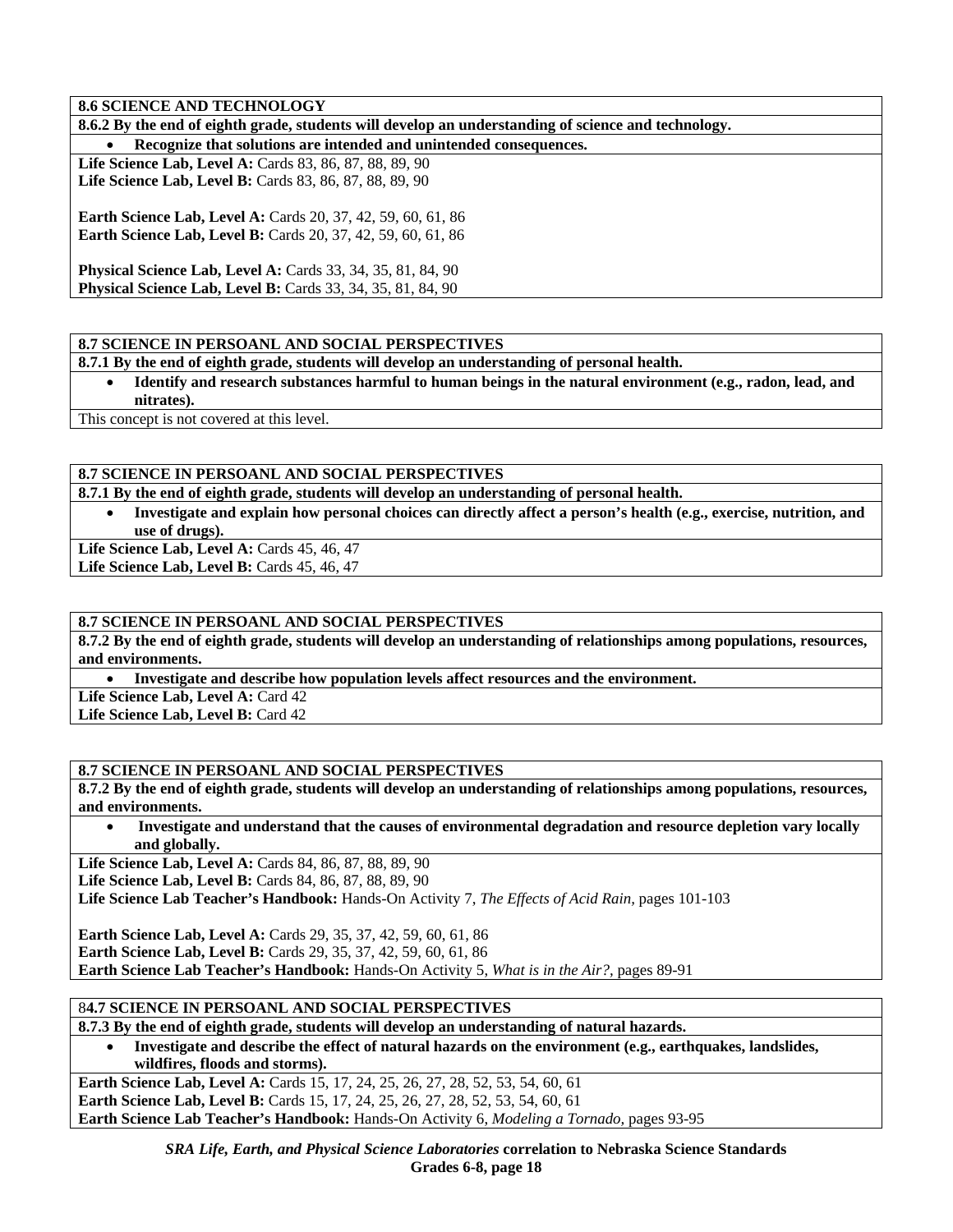### 8**4.7 SCIENCE IN PERSOANL AND SOCIAL PERSPECTIVES**

|  |  |  | 8.7.3 By the end of eighth grade, students will develop an understanding of natural hazards. |
|--|--|--|----------------------------------------------------------------------------------------------|
|  |  |  |                                                                                              |

• **Investigate and describe human activities (e.g., urban growth, land use, and waste disposal) which can accelerate many natural changes.** 

Life Science Lab, Level A: Cards 84, 86, 87, 88, 89, 90 Life Science Lab, Level B: Cards 84, 86, 87, 88, 89, 90

**Life Science Lab Teacher's Handbook:** Hands-On Activity 7, *The Effects of Acid Rain,* pages 101-103

**Earth Science Lab, Level A:** Cards 29, 37, 42, 59, 60, 61, 86 **Earth Science Lab, Level B:** Cards 29, 37, 42, 59, 60, 61, 86 **Earth Science Lab Teacher's Handbook:** Hands-On Activity 5, *What is in the Air?,* pages 89-91

### **8.7 SCIENCE IN PERSOANL AND SOCIAL PERSPECTIVES**

**8.7.4 By the end of eighth grade, students will develop an understanding of risks and benefits.** 

• **Analyze a type of hazard (e.g., natural, chemical, or biological) to evaluate the options for reducing or eliminating human risk.** 

Life Science Lab, Level A: Cards 84, 86, 87, 88, 89, 90

Life Science Lab, Level B: Cards 84, 86, 87, 88, 89, 90

**Life Science Lab Teacher's Handbook:** Hands-On Activity 7, *The Effects of Acid Rain,* pages 101-103

**Earth Science Lab, Level A:** Cards 15, 16, 17, 29, 35, 37, 42, 59, 60, 61, 85, 86 **Earth Science Lab, Level B:** Cards 15, 16, 17, 29, 35, 37, 42, 59, 60, 61, 85, 86 **Earth Science Lab Teacher's Handbook:** Hands-On Activity 5, *What is in the Air?,* pages 89-91

### **8.7 SCIENCE IN PERSOANL AND SOCIAL PERSPECTIVES**

**8.7.4 By the end of eighth grade, students will develop an understanding of risks and benefits.** 

• **Describe how perceptions of risks and benefits influence personal and social decisions (e.g., seat belt usage and waste disposal procedures).** 

Life Science Lab, Level A: Cards 45, 46, 47, 87, 88, 89, 90 **Life Science Lab, Level B:** Cards 45, 46, 47, 87, 88, 89, 90

**Earth Science Lab, Level A: Cards 37, 42, 59, 60, 61, 86 Earth Science Lab, Level B:** Cards 37, 42, 59, 60, 61, 86

#### **8.8 HISTORY AND NATURE OF SCIENCE**

**8.8.1 By the end of eighth grade, students will develop an understanding of science as a human endeavor.** 

• **Investigate and understand that women and men of various social and ethnic backgrounds, working alone or in teams, engage in the activities of science, engineering, and related fields.** 

**Life Science Lab, Level A:** Cards 2, 5, 46, 59 Life Science Lab, Level B: Cards 2, 5, 46, 59

**Earth Science Lab, Level A: Cards 10, 68, 72, 78 Earth Science Lab, Level B: Cards 10, 68, 72, 78** 

Physical Science Lab, Level A: Cards 3, 7, 17, 55 Physical Science Lab, Level B: Cards 3, 7, 17, 55

#### **8.8 HISTORY AND NATURE OF SCIENCE**

**8.8.1 By the end of eighth grade, students will develop an understanding of science as a human endeavor.** 

• **Investigate and understand that science requires different abilities based on the type of inquiry and relies upon basic human qualities and scientific habits of mind.** 

This concept is not covered at this level.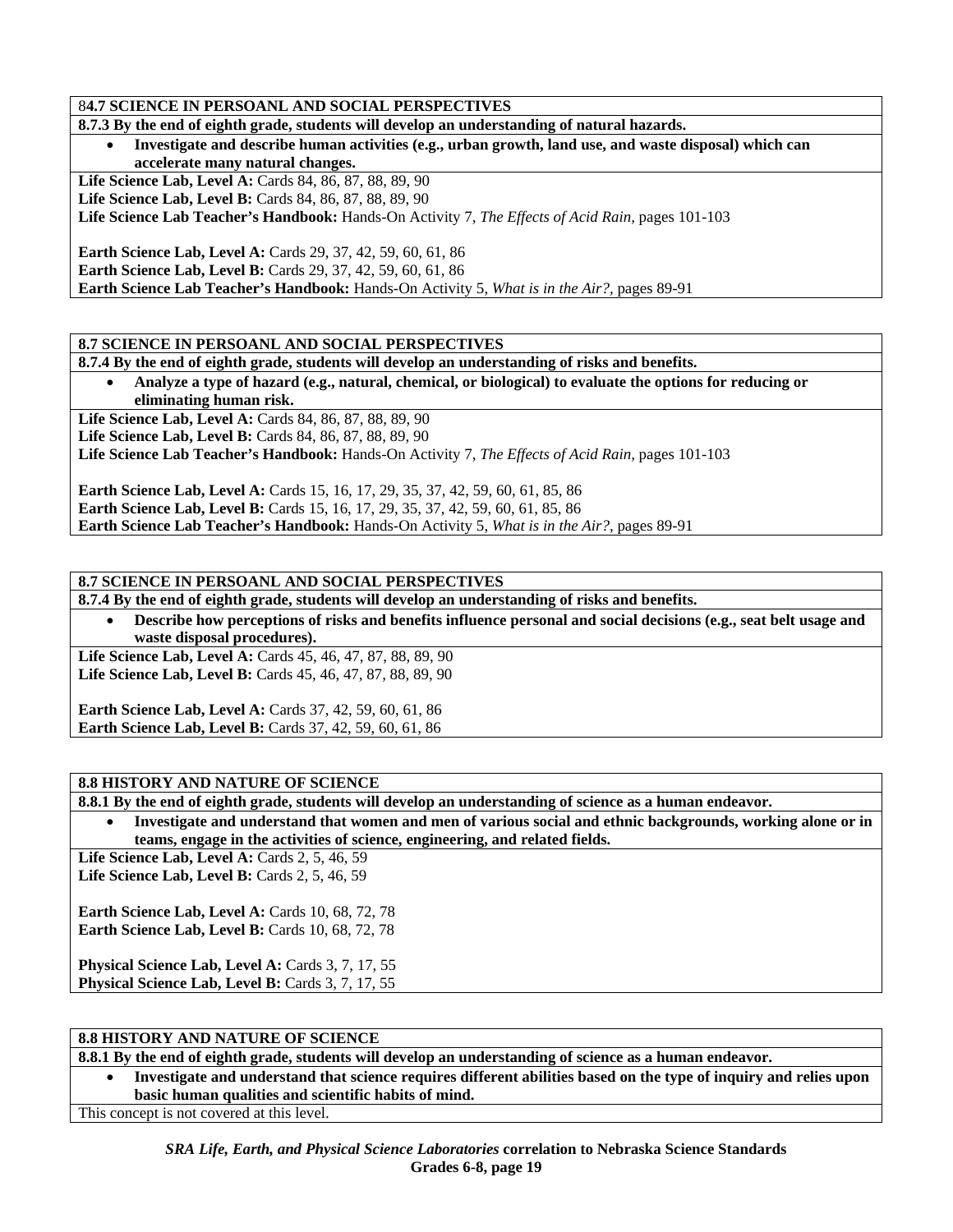# **8.8 HISTORY AND NATURE OF SCIENCE**

**8.8.1 By the end of eighth grade, students will develop an understanding of science as a human endeavor.** 

• **Explain the need for ethical codes followed by scientists (e.g., humane treatment of animals and truth in reporting).** 

**Life Science Lab Teacher's Handbook:** Hands-On Activity 1, *Examining Cells,* pages 77-79; Hands-On Activity 2, *Culturing Bacteria,* pages 81-83; Hands-On Activity 3, *Investigating Arthropods,* pages 85-87; Hands-On Activity 4, *Your Cardiovascular System,* pages 89-91; Hands-On Activity 5, *Making Fossils,* pages 93-95; Hands-On Activity 6, *How Much Does Energy Cost?,* pages 97-99; Hands-On Activity 7, *The Effects of Acid Rain,* pages 101-103

**Earth Science Lab Teacher's Handbook:** Hands-On Activity 1, *Identifying Minerals with the Mohs Scale,* pages 73-75; Hands-On Activity 2, *Plate Boundaries in Action,* pages 77-79; Hands-On Activity 3, *Interpreting a Topographic Map,* pages 81-83; Hands-On Activity 4, *Using Sound Waves,* pages 85-87; Hands-On Activity 5, *What is in the Air?,* pages 89-91; Hands-On Activity 6, *Modeling a Tornado,* pages 93-95; Hands-On Activity 7, *Sizes in the Solar System,* pages 97-99; Hands-On Activity 8, *Temperature, Salinity, and Water Density,* pages 101-103

**Physical Science Lab Teacher's Handbook:** Hands-On Activity 1, *Measuring pH of Acids and Bases,* pages 77-79; Hands-On Activity 2, *Chemical Reaction Rates,* pages 81-83; Hands-On Activity 3, *Energy Conversion,* pages 85-87; Hands-On Activity 4, *Reducing Friction,* pages 89-91; Hands-On Activity 5, *Making a Potato Battery,* pages 93-95; Hands-On Activity 6, *Making Sound,* pages 97-99

**8.8 HISTORY AND NATURE OF SCIENCE** 

**8.8.2 By the end of eighth grade, students will develop an understanding of the nature of science.**  • **Formulate and test a hypothesis using observations, experiments, and models.** 

**Life Science Lab Teacher's Handbook:** Hands-On Activity 7, *The Effects of Acid Rain,* pages 101-103

**Earth Science Lab Teacher's Handbook:** Hands-On Activity 8, *Temperature, Salinity, and Water Density,* pages 101-103

**Physical Science Lab Teacher's Handbook:** Hands-On Activity 2, *Chemical Reaction Rates,* pages 81-

**Classroom Resource CD-ROM:** Writing Strategy 8, 15

### **8.8 HISTORY AND NATURE OF SCIENCE**

**8.8.2 By the end of eighth grade, students will develop an understanding of the nature of science.** 

• **Use questioning, response to criticism, and open communication when defending a conclusion.** 

**Life Science Lab Teacher's Handbook:** Hands-On Activity 1, *Examining Cells,* pages 77-79; Hands-On Activity 2, *Culturing Bacteria,* pages 81-83; Hands-On Activity 3, *Investigating Arthropods,* pages 85-87; Hands-On Activity 4, *Your Cardiovascular System,* pages 89-91; Hands-On Activity 5, *Making Fossils,* pages 93-95; Hands-On Activity 6, *How Much Does Energy Cost?,* pages 97-99; Hands-On Activity 7, *The Effects of Acid Rain,* pages 101-103

**Earth Science Lab Teacher's Handbook:** Hands-On Activity 1, *Identifying Minerals with the Mohs Scale,* pages 73-75; Hands-On Activity 2, *Plate Boundaries in Action,* pages 77-79; Hands-On Activity 3, *Interpreting a Topographic Map,* pages 81-83; Hands-On Activity 4, *Using Sound Waves,* pages 85-87; Hands-On Activity 5, *What is in the Air?,* pages 89-91; Hands-On Activity 6, *Modeling a Tornado,* pages 93-95; Hands-On Activity 7, *Sizes in the Solar System,* pages 97-99; Hands-On Activity 8, *Temperature, Salinity, and Water Density,* pages 101-103

**Physical Science Lab Teacher's Handbook:** Hands-On Activity 1, *Measuring pH of Acids and Bases,* pages 77-79; Hands-On Activity 2, *Chemical Reaction Rates,* pages 81-83; Hands-On Activity 3, *Energy Conversion,* pages 85-87; Hands-On Activity 4, *Reducing Friction,* pages 89-91; Hands-On Activity 5, *Making a Potato Battery,* pages 93-95; Hands-On Activity 6, *Making Sound,* pages 97-99